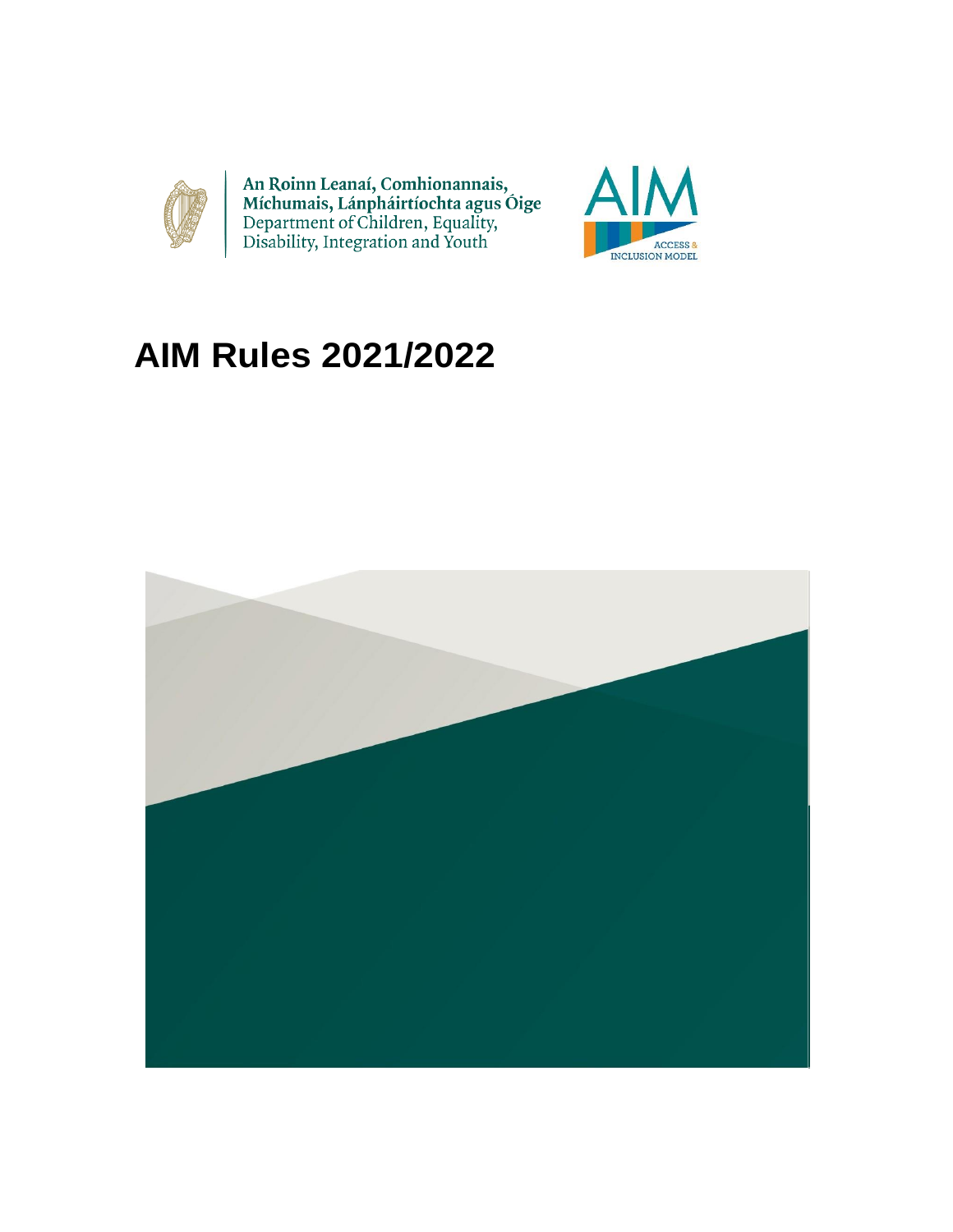# <span id="page-1-0"></span>Table of Contents

| 1                       |       |                                                                                    |  |
|-------------------------|-------|------------------------------------------------------------------------------------|--|
| 2                       |       |                                                                                    |  |
|                         | 2.1   |                                                                                    |  |
|                         | 2.2   |                                                                                    |  |
|                         | 2.3   |                                                                                    |  |
|                         | 2.4   |                                                                                    |  |
|                         | 2.5   |                                                                                    |  |
|                         | 2.6   |                                                                                    |  |
| $\mathbf{3}$            |       |                                                                                    |  |
|                         | 3.1   |                                                                                    |  |
|                         | 3.1.1 |                                                                                    |  |
|                         | 3.2   |                                                                                    |  |
|                         | 3.3   |                                                                                    |  |
| $\overline{\mathbf{4}}$ |       |                                                                                    |  |
|                         | 4.1   |                                                                                    |  |
|                         | 4.2   |                                                                                    |  |
|                         | 4.3   | Rate of additional capitation payable to services with an Inclusion                |  |
|                         | 4.4   | Application for additional capitation for services with an Inclusion Coordinator 5 |  |
|                         | 4.5   |                                                                                    |  |
| 5                       |       |                                                                                    |  |
|                         | 5.1   |                                                                                    |  |
|                         | 5.2   |                                                                                    |  |
| 6                       |       |                                                                                    |  |
|                         | 6.1   |                                                                                    |  |
|                         | 6.2   |                                                                                    |  |
| 7                       |       | AIM Level 5: Grantsforequipment, appliances and minor building alterations  11     |  |
|                         | 7.1   |                                                                                    |  |
|                         | 7.2   |                                                                                    |  |
|                         | 7.3   | Applications for equipment in respect of a visual or hearing impairment  14        |  |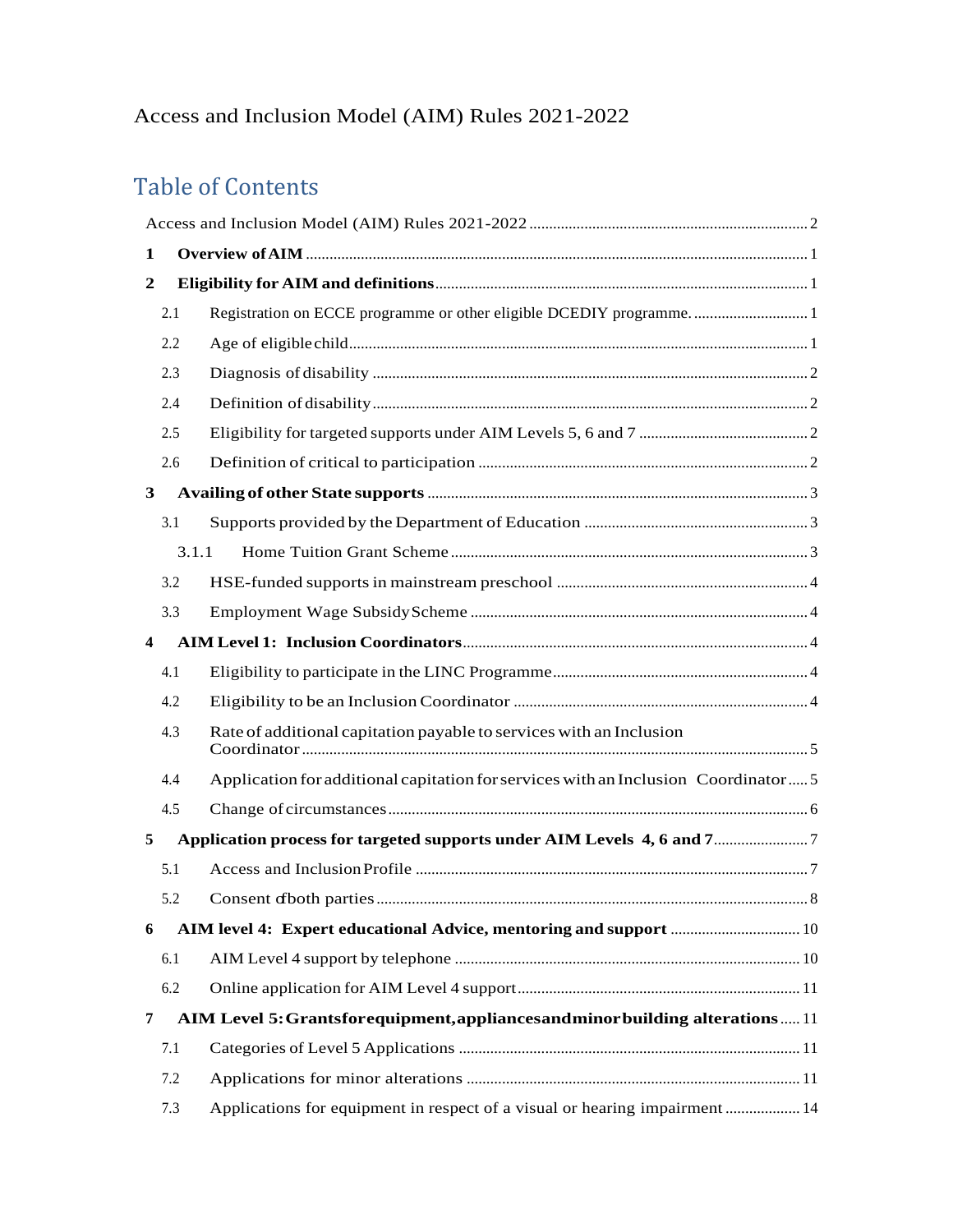|   | 7.4  | Applications for equipment in respect of all other types of disability  15       |  |
|---|------|----------------------------------------------------------------------------------|--|
|   | 7.5  |                                                                                  |  |
|   | 7.6  |                                                                                  |  |
|   | 7.7  |                                                                                  |  |
|   | 7.8  |                                                                                  |  |
|   | 7.9  |                                                                                  |  |
|   | 7.10 |                                                                                  |  |
|   | 7.11 |                                                                                  |  |
|   | 7.12 |                                                                                  |  |
|   | 7.13 |                                                                                  |  |
|   | 7.14 |                                                                                  |  |
|   | 7.16 |                                                                                  |  |
|   | 7.17 |                                                                                  |  |
|   | 7.18 |                                                                                  |  |
|   | 7.19 |                                                                                  |  |
|   | 7.20 | Disposal or transfer of equipment at the end of the child's participation in the |  |
|   | 7.21 |                                                                                  |  |
|   | 7.22 |                                                                                  |  |
|   | 7.23 |                                                                                  |  |
| 8 |      |                                                                                  |  |
|   | 8.1  |                                                                                  |  |
| 9 |      |                                                                                  |  |
|   | 9.1  |                                                                                  |  |
|   | 9.2  |                                                                                  |  |
|   | 9.3  |                                                                                  |  |
|   | 9.4  |                                                                                  |  |
|   | 9.5  |                                                                                  |  |
|   | 9.6  |                                                                                  |  |
|   | 9.7  |                                                                                  |  |
|   | 9.8  | AIM Level 7: moving to a different session and/or a different preschool room  26 |  |
|   | 9.9  |                                                                                  |  |
|   | 9.10 |                                                                                  |  |
|   | 9.11 |                                                                                  |  |
|   | 9.12 |                                                                                  |  |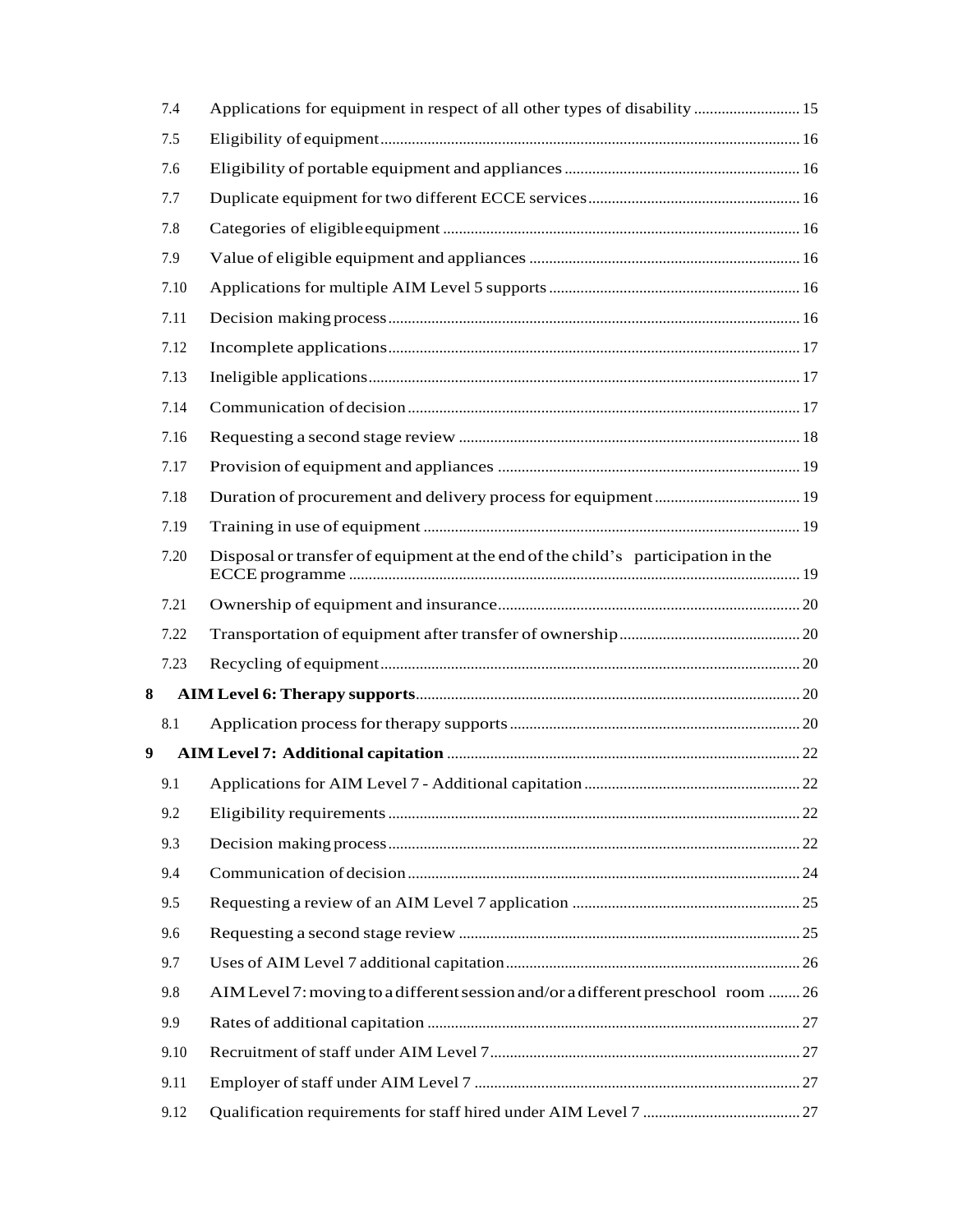|                                                                                  | 9.13 |                                                                             |  |  |  |
|----------------------------------------------------------------------------------|------|-----------------------------------------------------------------------------|--|--|--|
|                                                                                  | 9.14 |                                                                             |  |  |  |
|                                                                                  | 9.15 |                                                                             |  |  |  |
|                                                                                  | 9.16 |                                                                             |  |  |  |
| 10                                                                               |      |                                                                             |  |  |  |
|                                                                                  | 10.1 |                                                                             |  |  |  |
|                                                                                  | 10.2 |                                                                             |  |  |  |
|                                                                                  | 10.3 |                                                                             |  |  |  |
| 11                                                                               |      |                                                                             |  |  |  |
|                                                                                  | 11.1 |                                                                             |  |  |  |
|                                                                                  | 11.2 |                                                                             |  |  |  |
| 12                                                                               |      |                                                                             |  |  |  |
|                                                                                  | 12.1 | Carrying AIM supports forward into the next ECCE year in the same service30 |  |  |  |
|                                                                                  | 12.2 | Carrying AIM supports forward into the next ECCE year (moving services) 30  |  |  |  |
| $Complaints procedures       30   30   31  32  33  34  35  36  38  39  30$<br>13 |      |                                                                             |  |  |  |
|                                                                                  | 13.1 |                                                                             |  |  |  |
|                                                                                  | 13.2 |                                                                             |  |  |  |
|                                                                                  | 13.3 |                                                                             |  |  |  |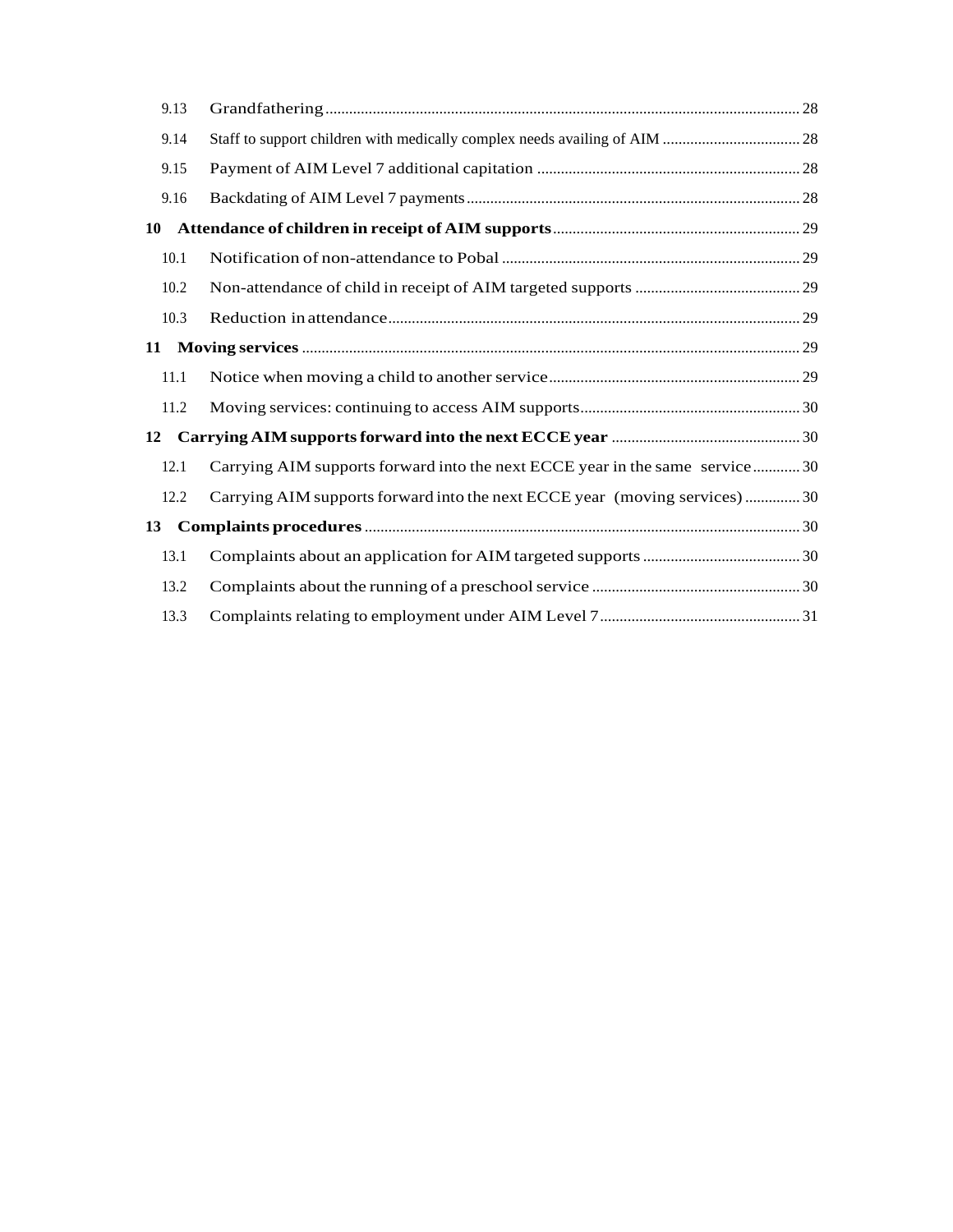# <span id="page-4-0"></span>**1 Overview of AIM**

The Access and Inclusion Model (AIM) is a model of supports designed to ensure that children with disabilities can access the Early Childhood Care and Education (ECCE) programme. Its goal is to empower Early Learning and Care (ELC) providers to deliver an inclusive preschool experience, ensuring that every eligible child can meaningfully participate in the ECCE programme and reap the benefits of quality early years care and education.

AIM is a child-centred model, involving seven levels of progressive support, moving from the universal to the targeted, based on the needs of the child and the preschool service. It offers tailored, practical supports based on need and does not require a formal diagnosis of disability.

### <span id="page-4-1"></span>**2 Eligibility for AIM and definitions**

#### <span id="page-4-2"></span>2.1 Registration on ECCE programme or other eligible DCEDIY programme.

AIM is designed to ensure that children with disabilities can participate in the Early Childhood Care and Education (ECCE) programme. As such, in order for a child to access AIM supports, s/he must be registered on the ECCE programme in an ECCE-registered preschool service or be eligible to avail of the ECCE programme and be registered and approved on the Community Childcare Subvention Plus (CCSP) scheme. The maximum number of hours of support available in the case of AIM Level 7 additional assistance is 15 hours per week, in line with full time attendance in ECCE.

CCSP was replaced by the National Childcare Scheme (NCS) in 2019 and no new registrations for this scheme are being accepted. However, for those parents or providers who benefited from CCSP prior to the introduction of the NCS and who choose not to transfer to the NCS ("savers"), CCSP will remain. This is to ensure that no one loses out in the transition to the NCS. Under Budget 2020, the "saver" arrangement for this cohort was extended beyond August 2020. Persons who were registered on CCSP before it closed, and who retain their eligibility, will be able to remain on them indefinitely, for example until they no longer require early learning and care or school age childcare services.

The NCS is designed to 'wrap around' ECCE and there is therefore no rule providing for AIM during hours subsidised byNCS. Where a child avails of the National Childcare Scheme as well as ECCE, it is permitted for her or him to avail of AIM during the hours she or he takes part in ECCE, up to a maximum of fifteen hours per week.

## <span id="page-4-3"></span>2.2 Age of eligible child

Eligibility for AIM supports depends on the ECCE Programme rules. For eligibility, including age criteria, please refer to the ECCE Programme rules.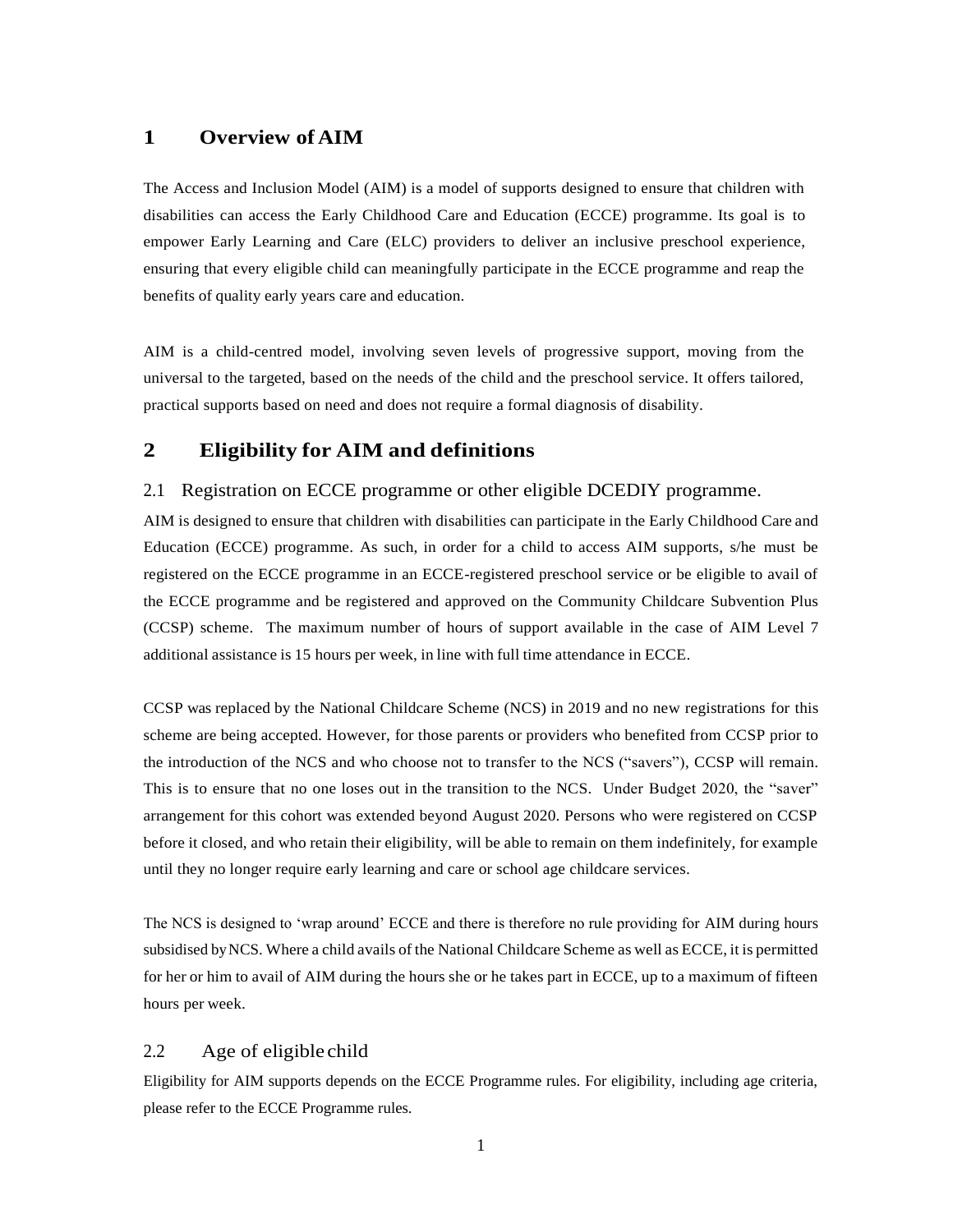For the 2021-2022 programme year, in exceptional circumstances, exemptions to the upper age limit for the ECCE programme may be granted where a child has special/additional needs. Applications for such exemptions must be submitted in writing to [eyqueries@equality.gov.ie](mailto:eyqueries@equality.gov.ie) and must include a letter of recommendation from a medical specialist (not a GP/Public Health Nurse) stating that it is in the best interest of the child to avail of a further year of pre-school. For further information, please refer to the DCEDIY Rules for ECCE Programme 2021-2022 document.

# <span id="page-5-0"></span>2.3 Diagnosis of disability

The Access and Inclusion Model (AIM) is a needs-based model and, as such, does not require a formal diagnosis of disability. Where a child does have a formal diagnosis of disability, this should be included in his or her Access and Inclusion Profile (the application form for accessing targeted AIM supports – see 5.1). However, a formal diagnosis of disability does not guarantee additional supports under AIM, as it may be found that existing supports are sufficient to ensure a child's meaningful participation in the ECCE programme.

# <span id="page-5-1"></span>2.4 Definition of disability

For the purposes of the Access and Inclusion Model (AIM), disability is defined as 'a long-term physical, mental, intellectual or sensory impairment which, in interaction with various barriers, may hinder a child's full and effective participation in society on an equal basis with others'. This definition is broad and should ensure that children with needs arising from a long-term physical, mental, intellectual or sensory impairment will be supported by AIM, even where the particular impairment may not be traditionally recognised as a disability. 'Long-term' should be understood as referring to an impairment which is enduring and permanent or likely to be permanent.

# <span id="page-5-2"></span>2.5 Eligibility for targeted supports under AIM Levels 5, 6 and 7

In order to qualify for targeted supports under AIM Levels 5, 6 and 7, these supports must be found to be critical to the child's participation in the ECCE programme.

### <span id="page-5-3"></span>2.6 Definition of critical to participation

Supports are considered critical to participation in the ECCE programme where it is reasonably agreed that a child, in the absence of those supports and taking into account other existing or available supports:

- is unable to access the preschool service due to environmental barriers,
- is unable to commence the ECCE programme,
- is unable to remain on the ECCE programme, or
- is unable to meaningfully participate in the activities provided as part of the ECCE programme.

And it is further agreed that the provision of the particular supports will help to ensure that the child can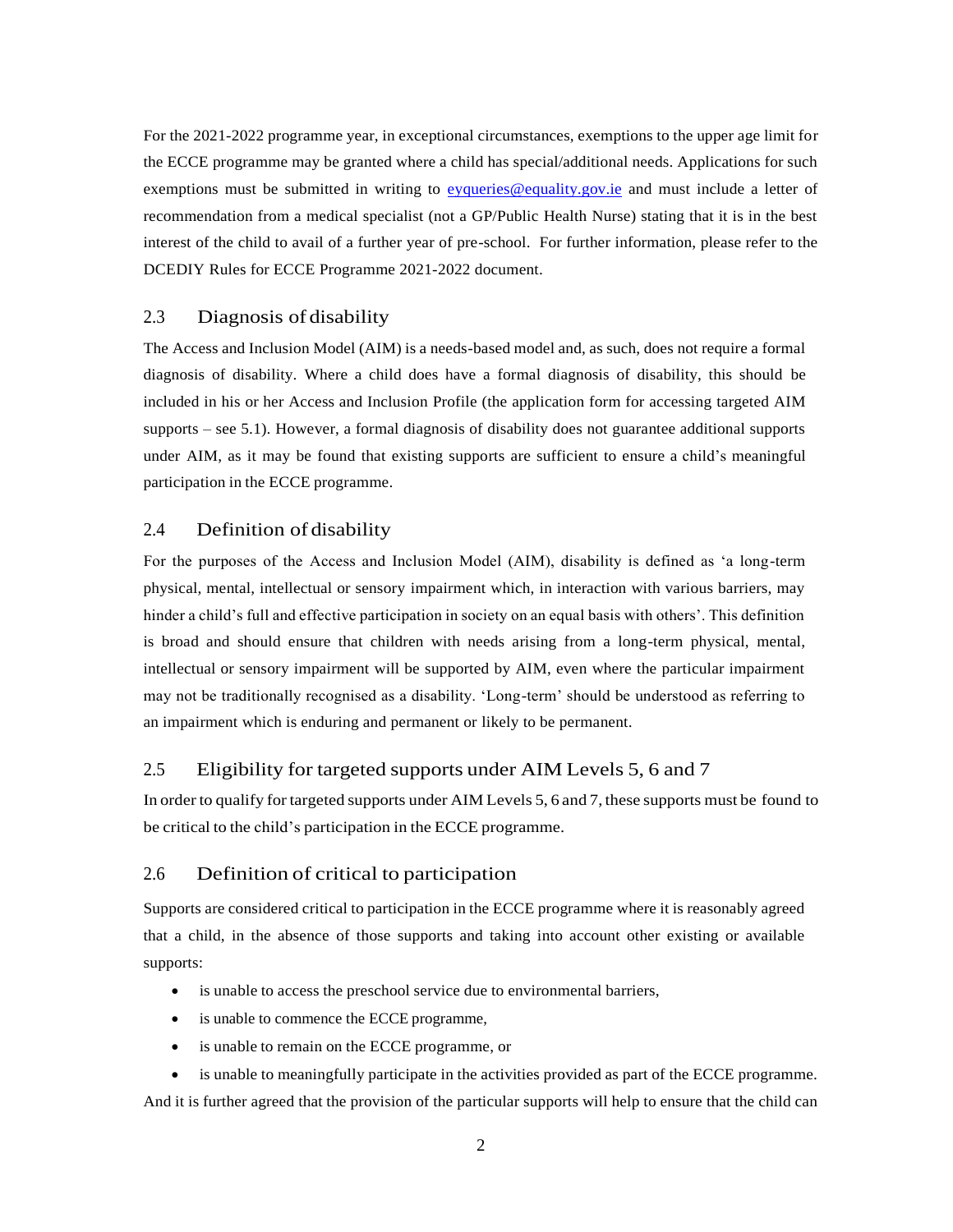access and meaningfully participate in the ECCE programme.

# <span id="page-6-0"></span>**3 Availing of other State supports**

When applying for targeted AIM supports, parents and service providers are requested to inform Better Start of any other supports already in place for the child. This may include supports provided by the Department of Education (DOE) (e.g. Home Tuition Grant Scheme), or supports or grants provided by the HSE (either directly or by voluntary agencies on behalf of the HSE). In seeking AIM level 7 funding for the purpose of additional assistance in the pre-school room, service providers are confirming that they will not use funding from the Employment Wage Subsidy Scheme (EWSS) to support the wages of any employee whose wages are being supported through AIM level 7 funding.

#### <span id="page-6-1"></span>3.1 Supports provided by the Department of Education

The Department of Education (DOE) supports a limited range of other preschool provision, including:

- Autism/ASD Early Intervention classes in mainstream and special schools
- The Home Tuition Grant Scheme
- Early Start
- The Rutland Street Preschool Project

Children availing of ECCE are not eligible to access other preschool provision funded by the Department of Education (DOE) at the same time. In certain circumstances, children availing of the Department of Education (DOE) Home Tuition Grant Scheme may also access a preschool service supported by the ECCE programme. Further detail is set out at 3.1.1 below.

In order to ensure compliance with this rule, parents applying for ECCE or DOE preschool provision must supply their child's Personal Public Services Number (PPSN). The Department of Education (DOE) and the Department of Children, Equality, Disability, Integration and Youth (DCEDIY) will cross reference the PPS numbers of children enrolled in DOE preschool schemes, including the Home Tuition Grant Scheme, Early Start and the Rutland Street Preschool Project, with those enrolled in ECCE.

#### <span id="page-6-2"></span>3.1.1 Home Tuition Grant Scheme

The Department of Education (DOE) administers the Home Tuition Grant Scheme, which provides funding towards the provision of a compensatory educational service for children who, for a number of specific reasons, are unable to attend preschool and primary school. This includes early educational intervention for children with autism who meet the scheme's eligibility criteria. In certain circumstances, children availing of the Department of Education (DOE) Home Tuition Grant scheme may also access a preschool service supported by the ECCE programme. In such circumstances, the number of tuition hours funded under the DOE Home Tuition Grant scheme will be reduced to reflect hours of attendance in ECCE.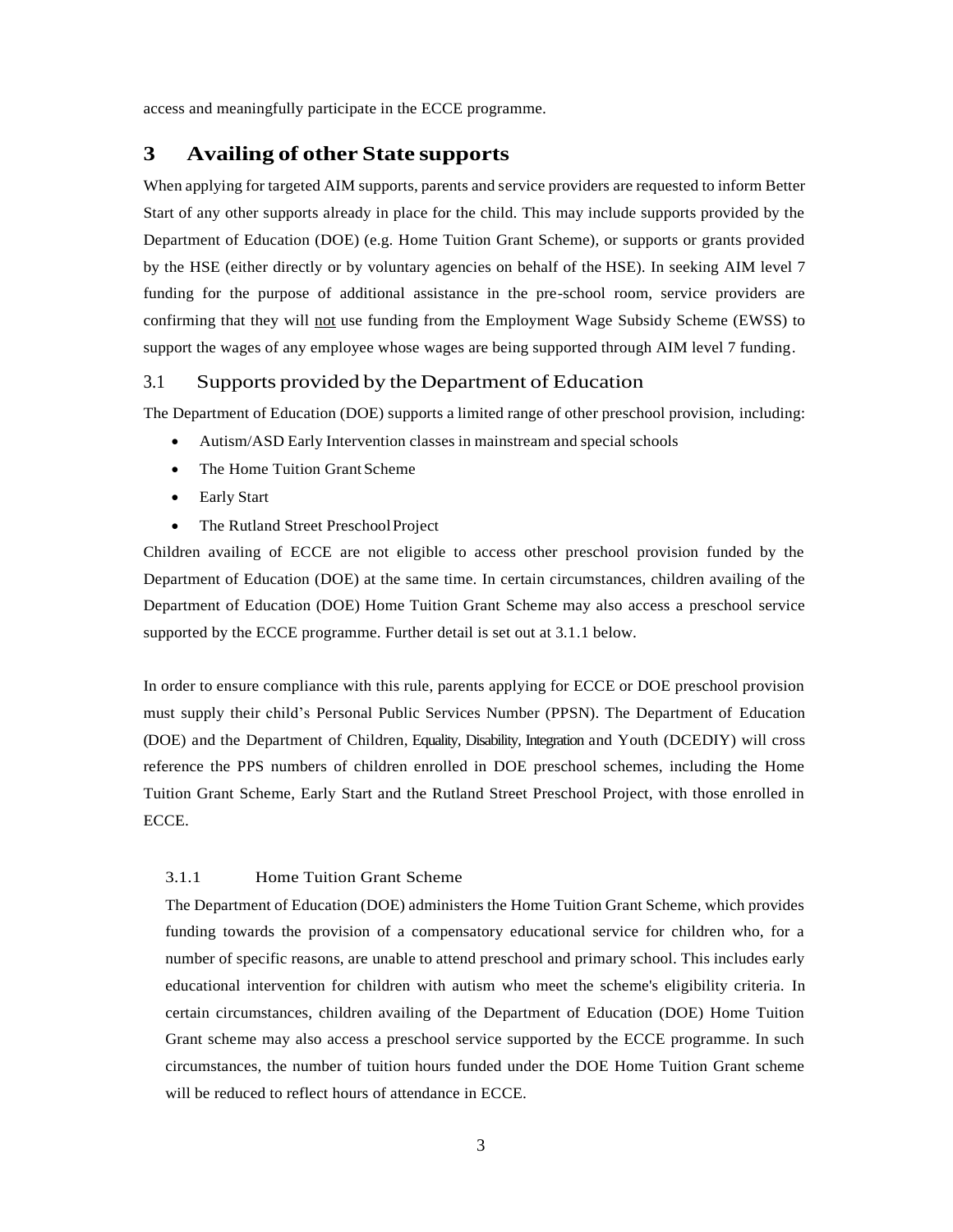Please contact the DOE Home Tuition Section for further information. Telephone: 090 648 4187. Email address: [special\\_education@education.gov.ie](mailto:special_education@education.gov.ie)

# <span id="page-7-0"></span>3.2 HSE-funded supports in mainstream preschool

Where HSE or HSE-funded services provide a grant directly to the service provider to bring in additional assistance in relation to a child attending the preschool session and the grant is lower than that paid through AIM, a top up may be applied for through AIM to cover the difference.

# <span id="page-7-1"></span>3.3 Employment Wage SubsidyScheme

The wages of an employee may be supported through either the Employment Wage Subsidy Scheme (EWSS) or AIM Level 7 funding, but not both. Where EWSS funding is subsidising the wages of an employee, AIM level 7 funding may not be sought in relation to that employee. In accepting AIM level 7 funding, the service confirms that they will not use funding from the EWSS to support the wages of any employee whose wages are being supported through AIM level 7 funding.

### 3.3.1 Employment Wage Subsidy Scheme compliance

Where a service is in receipt of AIM Level 7 additional assistance funding, the service consents to making available payroll statements for the purpose of compliance checks to confirm that funding from the EWSS is not being used to support the wages of any employee whose wages are being supported through AIM Level 7 funding. Where a service is found to be non-compliant with rule 3.3, AIM funding will be suspended until such time as

- Proof of corrections to EWSS funding in relation to the relevant employee is provided; and
- AIM funding for the period of double funding is reconciled.

# <span id="page-7-2"></span>**4 AIM Level 1: Inclusion Coordinators**

# <span id="page-7-3"></span>4.1 Eligibility to participate in the LINC Programme

Full information on eligibility criteria to participate in the LINC Programme, including frequently asked questions, can be found on the programme's website, [www.lincprogramme.ie.](http://www.lincprogramme.ie/)

# <span id="page-7-4"></span>4.2 Eligibility to be an InclusionCoordinator

The following eligibility criteria apply to the role of Inclusion Coordinator.

The staff member who wishes to become an Inclusion Coordinator must:

- have a LINC Graduate ID (previously their LINC student ID) issued by Mary Immaculate College, Limerick,
- that allows for verification by Pobal that they have successfully completed the Leadership for Inclusion in the Early Years (LINC) Level 6 Special Purpose Award;
- be working in the service to which the increased capitation rate applies;
- complete and sign the Inclusion Coordinator declaration; and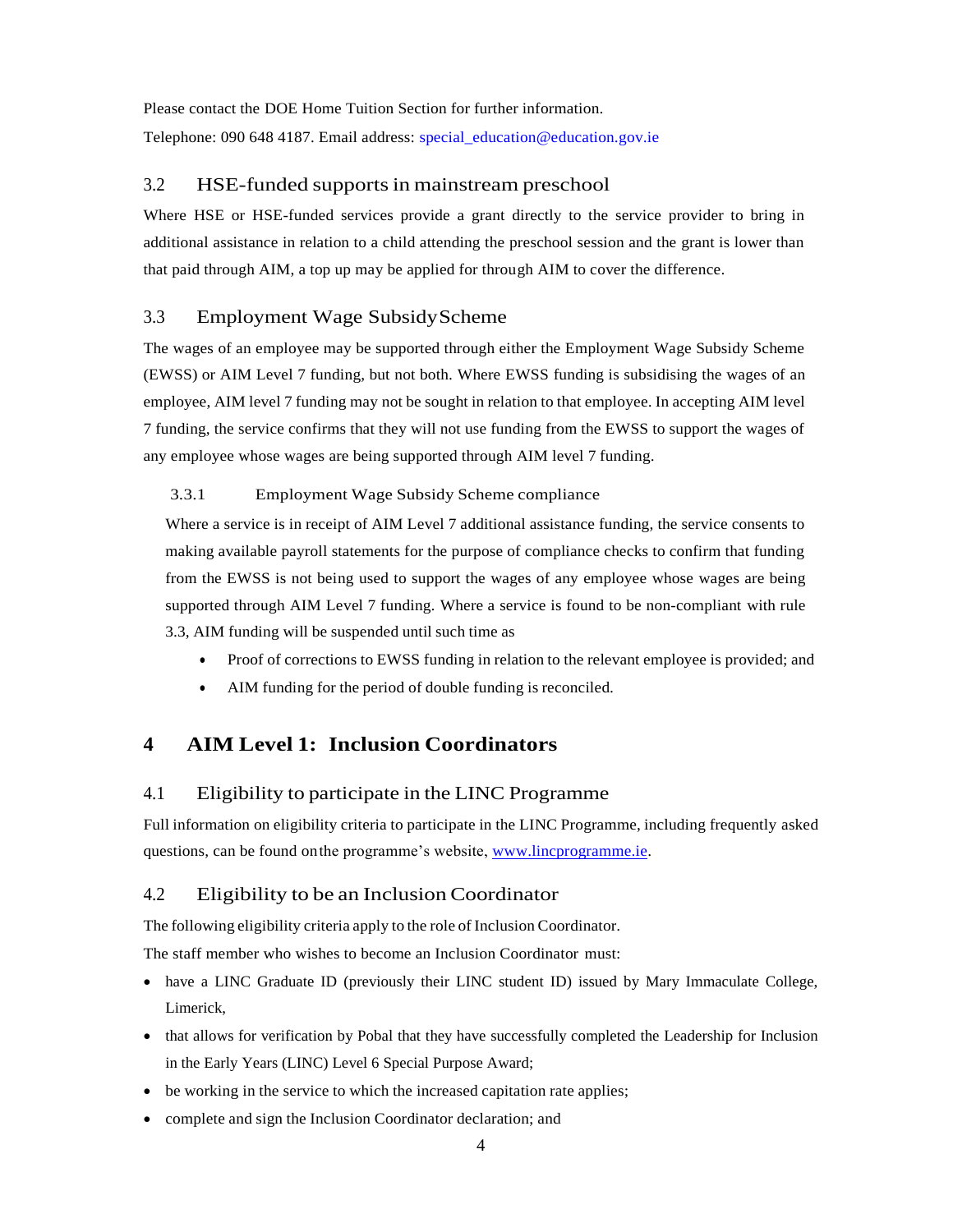be appointed as Inclusion Coordinator in one service only.

The service provider must:

- Be a registered service under active DCEDIY contract to deliver the ECCE programme, CCSP or TEC.
- Ensure that the child or children to whom the increased capitation relates too are registered on the ECCE programme or are eligible for ECCE and registered on either CCSP or one of the TEC schemes, and are in a preschool room.
- Be tax compliant with a Tax Clearance Access Number (TCAN) and Tax Registration Number (TRN).
- Fully complete the application form on Hive, including a signed Inclusion Coordinator declaration and consent form, whereby the Inclusion Coordinator agrees to take on the role and responsibilities associated with the post.

# <span id="page-8-0"></span>4.3 Rate of additional capitation payable to services with an Inclusion Coordinator

Where a service provider is a fully qualified Inclusion Coordinator or employs a fully qualified Inclusion Coordinator in their preschool service, that provider will qualify for:

• An increase in the rate of capitation payable to the service of  $\epsilon$ 2 (pro-rata), per ECCE- eligible registered child, per week over 38 weeks.

### **Or**

An increase in the rate of ECCE capitation payable to the service of  $\epsilon$ 1.85 (pro-rata), per ECCEeligible registered child, per week over 41 weeks, where the service is approved to nn for 41 weeks per year.

This allowance will be paid according to the number of ECCE-eligible registered children attending the service in a preschool room, with no upper limit on the number of children. Where an ECCE-eligible registered child increases or decreases their level of attendance, the capitation will adjust to reflect this. The additional capitation will only be payable in relation to one Inclusion Coordinator per service, even if more than one LINC graduate is employed in that service.

# <span id="page-8-1"></span>4.4 Application for additional capitation for services with an Inclusion Coordinator

# 4.4.1 Date of eligibility to apply for additional capitation

A preschool service employing a LINC graduate can apply for additional capitation on the completion of a signed agreement by the LINC graduate that they will take on the role and responsibilities associated with the post of Inclusion Coordinator and submission of same by the preschool provider.

4.4.2 How to apply for additional capitation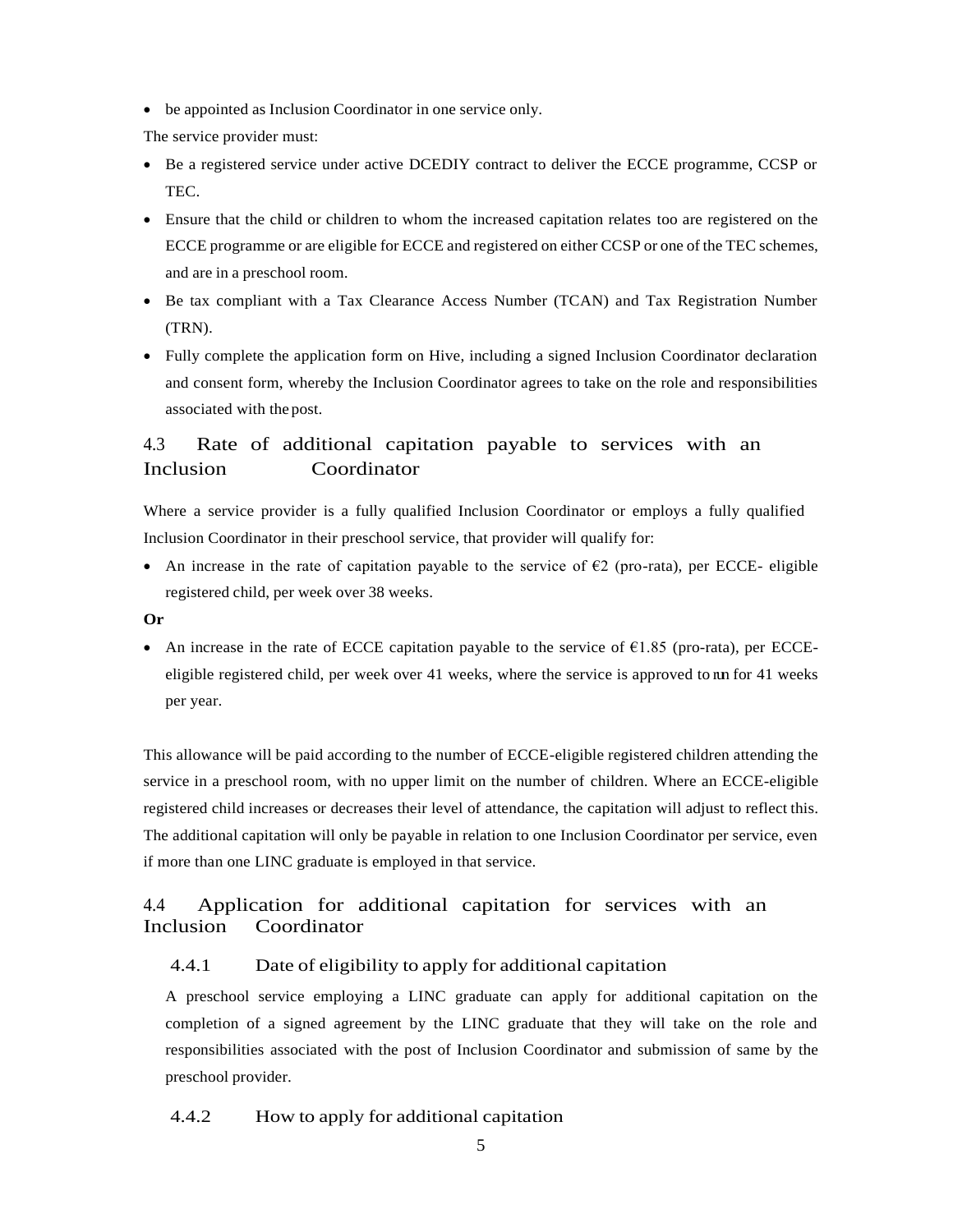The application for additional capitation must be made electronically via the Hive. Applications must be completed in full and include the following:

- the applicant's unique graduate ID number (previously student ID number) issued by Mary Immaculate College
- a signed Inclusion Coordinator Declaration and Consent Form

Postal or email applications will not be accepted.

# 4.4.3 When to apply for additional capitation

**To avail of increased capitation, eligible service providers must apply each year**. It is also necessary to apply when a new Inclusion Coordinator commences this role in the service. Entitlement to the increased capitation does not 'roll over' from one programme year to the next. Therefore, service providers who employ an existing Inclusion Coordinatorshould apply at the beginning of each programme year.

# 4.4.4 Verification procedures

Applications for additional capitation will be verified against the eligibility criteria outlined in 4.2. Additional information, including proof of identity or employment, may be sought as part of this process. The Pobal AIM team must be notified immediately of changes to the Inclusion Coordinator's employment.

4.4.5 Payment of additional capitation for services with an Inclusion Coordinator Additional capitation for serviceswith an Inclusion Coordinator is paid to the service as a Special Allocation via Hive. For ECCE-contracted services, additional capitation is paid in line with the ECCE payment schedule. The increased capitation payment is not included in the ECCE advance payment. Payments in relation to children who are eligible for the ECCE programme but are registered on either CCSP or one of the TEC schemes are paid later in the programme year.

Payment of the additional capitation will start and cease as per the employment dates of the Inclusion Coordinator and the start and end dates of the approved child registrations. The 'employment dates of the Inclusion Coordinator' refers to the period of time during which the person is employed and working as the service provider's Inclusion Coordinator, following submission on Hive and approval by Pobal of the Inclusion Coordinator Declaration and Consent Form.

In general, therefore, it is not possible to backdate payments of additional capitation for service providers with an Inclusion Coordinator to before the date of approval by Pobal of the Inclusion Coordinator Declaration and Consent Form. Applicants who submit an application before **29th October 2021** will get payment from the beginning of the programme year, if the Inclusion Coordinator has been in place since then.

# <span id="page-9-0"></span>4.5 Change of circumstances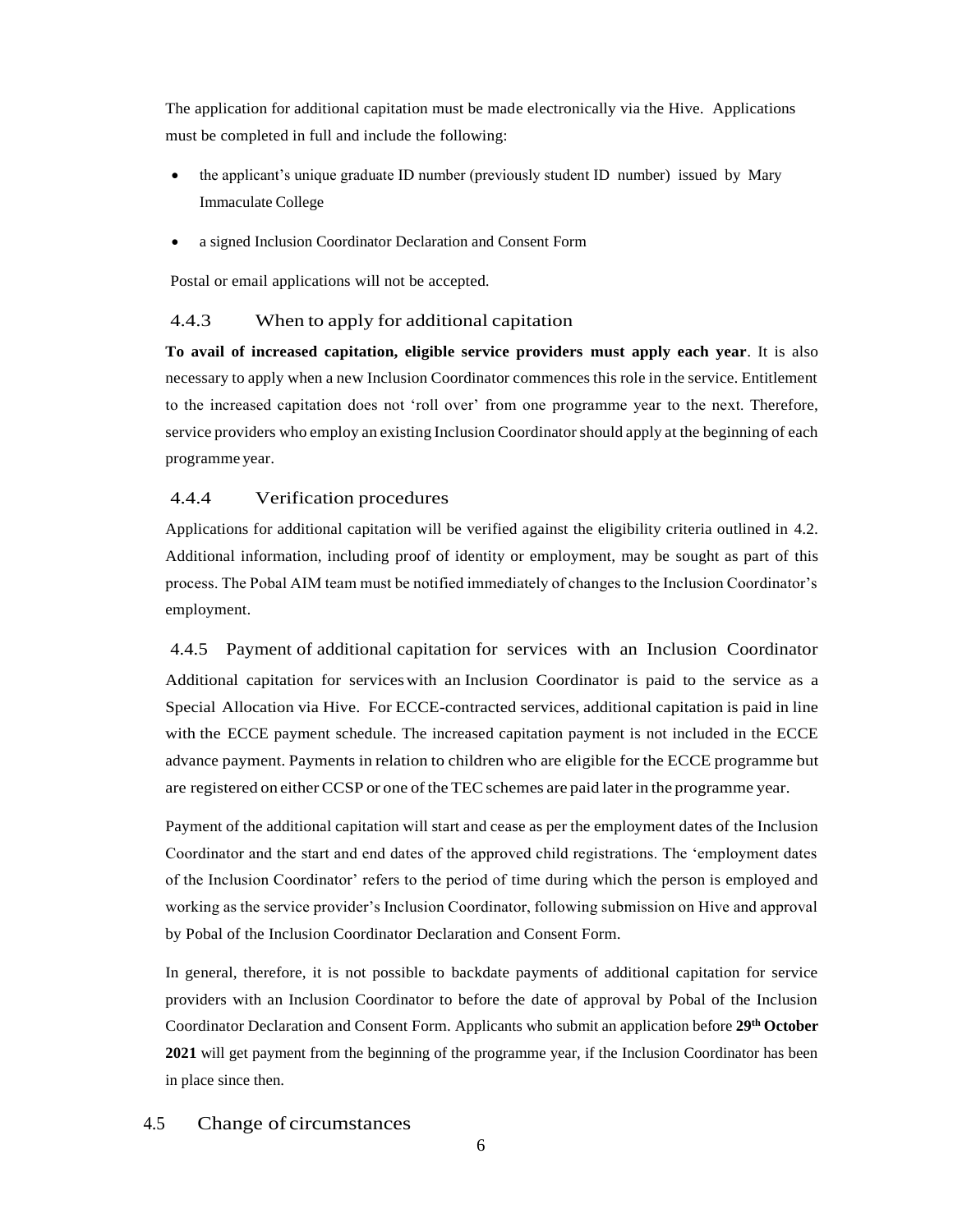#### 4.5.1 Definition of change of circumstances

A requirement of funding is that changes in the employment of the Inclusion Coordinator must be notified immediately to the Pobal AIM Team. The types of changes that require notification are:

- Inclusion Coordinator ceases employment in the service
- Inclusion Coordinator changes their employment conditions, e.g. extended absence from work.

#### 4.5.2 Definition of extended absence from work

For this purpose, an extended absence is defined as four or more consecutive preschool weeks and includes maternity leave, sickness and career breaks, etc. The service will cease to be eligible for additional capitation in respect of employing an Inclusion Coordinator in the service after the Inclusion Coordinator has been absent for four consecutive preschool weeks.

#### 4.5.3 Notification of change of circumstances

Changes of circumstances must be reported to the Pobal AIM Team immediately. The service provider should inform Pobal of any change via Hive.

# <span id="page-10-0"></span>**5 Application processfor targeted supports under AIM Levels 4, 6 and 7**

AIM applications are administered by Pobal on behalf of the Department of Children, Equality, Disability, Integrationand Youth. Applications should be made by the provider, in partnership with the parent, on The Hive. To apply for targeted supports under AIM Levels 4, 6 or 7, providers, in partnership with parents, should in the first instance complete an Access and Inclusion Profile for the child.

### <span id="page-10-1"></span>5.1 Access and InclusionProfile

The Access and Inclusion Profile looks at the strengths, abilities and needs of the child, as well as the strengths and needs of the preschool service. The Access and Inclusion Profile seeks information on the child under the headings of physical abilities, communication abilities, social skills, behaviour and health.

#### 5.1.1 Information gathered when applying for targeted supports under AIM

Where the parent(s) or guardian(s), in partnership with the preschool provider, choose to apply for AIM, the information collected about their child will include:

- the child's personal information, including name, address, PPSN, date of birth and sex
- name(s) and contact details of parent(s) or guardian(s)
- information gathered through the Access and Inclusion Profile and/or Capital Application (AIM Level 5)
- HSEorHSE-funded healthcare professional or DES Visiting Teacher AIM Capital Report Form for the preschool service and/or capital and equipment applications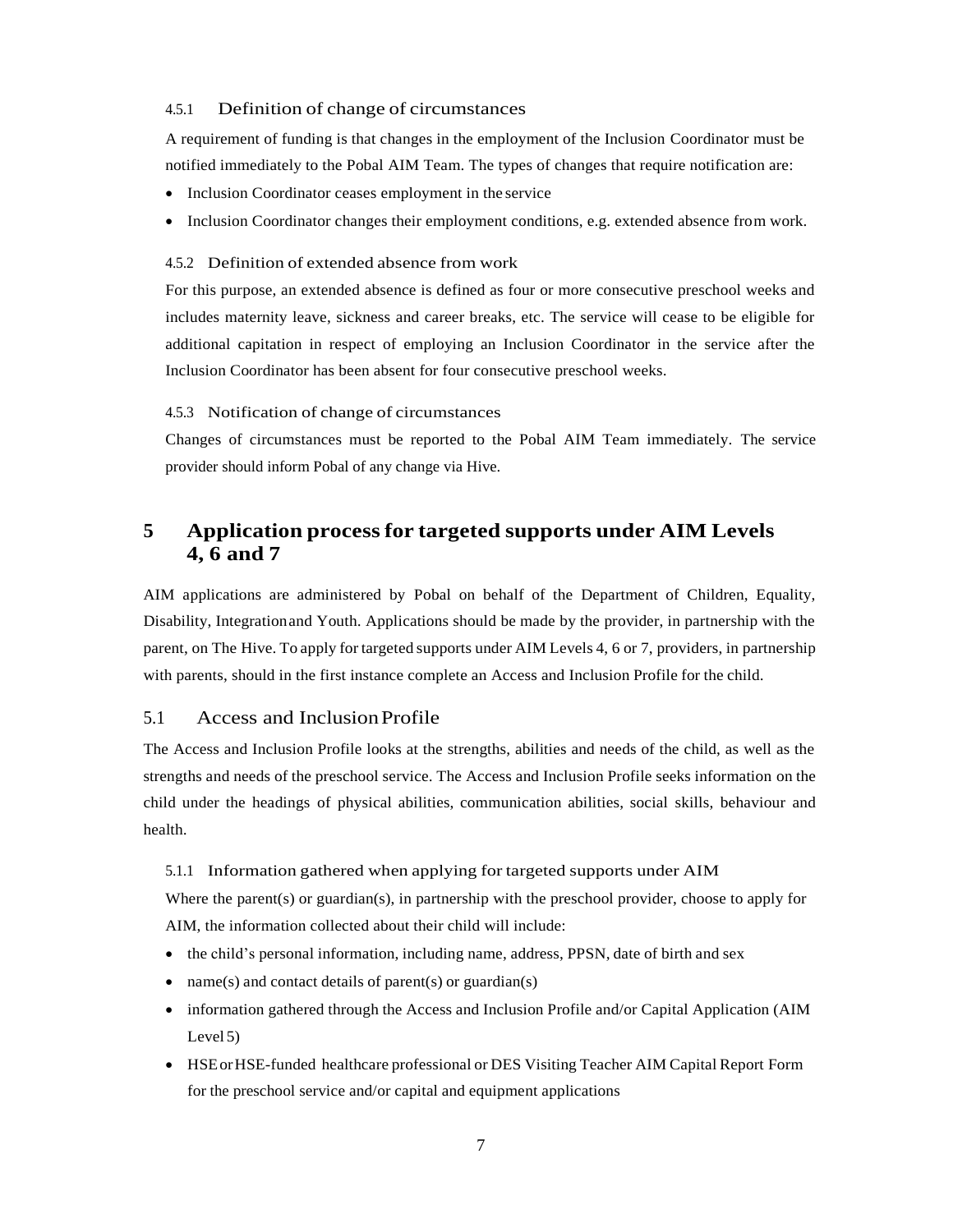The information collected may include:

- any relevant health service assessment and report
- information gathered through observation of the child in the preschoolservice
- details of relevant health professionals involved with the child, e.g. GP or family doctor, Occupational therapist, speech and language therapist, physiotherapist, psychologist, pediatrician, audiologist or other health professional.

The AIM privacy statement outlines the reasons for the gathering of the above information and assists parents or guardians to understand how AIM gathers and uses the information about their child. The AIM privacy statement is available at [www.aim.gov.ie](http://www.aim.gov.ie/) and can also be viewed as part of the Access and Inclusion Profile under AIM Level 4.

### <span id="page-11-0"></span>5.2 Consent of both parties

Applications for AIM targeted supports may only be made with the consent of both the preschool provider and the child's parent or guardian. Where a parent or guardian wishes to make an application for AIM targeted supports, but the preschool provider does not consent to the application being made, the parent or guardian should consult their local City or County Childcare Committee (CCC), who will advise them and may recommend an alternative provider, if appropriate. Contact details for all CCCs can be found on [www.myccc.ie.](http://www.myccc.ie/)

Where a preschool provider wishes to make an application for AIM targeted supports for a child, but the child's parent or guardian does not consent to the application being made, the application cannot proceed.

5.2.1 Where a preschool provider wishes to make an application for AIM targeted supports. Applications can only be made with the full consent of the parent or guardian. The parental consent form can be printed and signed by the parent or guardian and should then be uploaded and submitted with the completed online application on The Hive or alternatively there is an online consent process available.

In providing consent for an application to be made, the parent or guardian is also providing consent for information on the application to be shared with the Department of Children, Equality, Disability, Integration and Youth, the Department of Education and Skills, the Department of Health, HSE and HSE- funded voluntary organisations and the National Council for Special Education.

Applications can only be made with the full consent of the parent or guardian. When applying for AIM for the 2021 programme year, you can choose one of two options for consent.

**Option 1)** upload a document of the signed completed Informed Consent form. This form can be printed and signed by the parent/ guardian and should then be uploaded and submitted with the completed online application on Hive,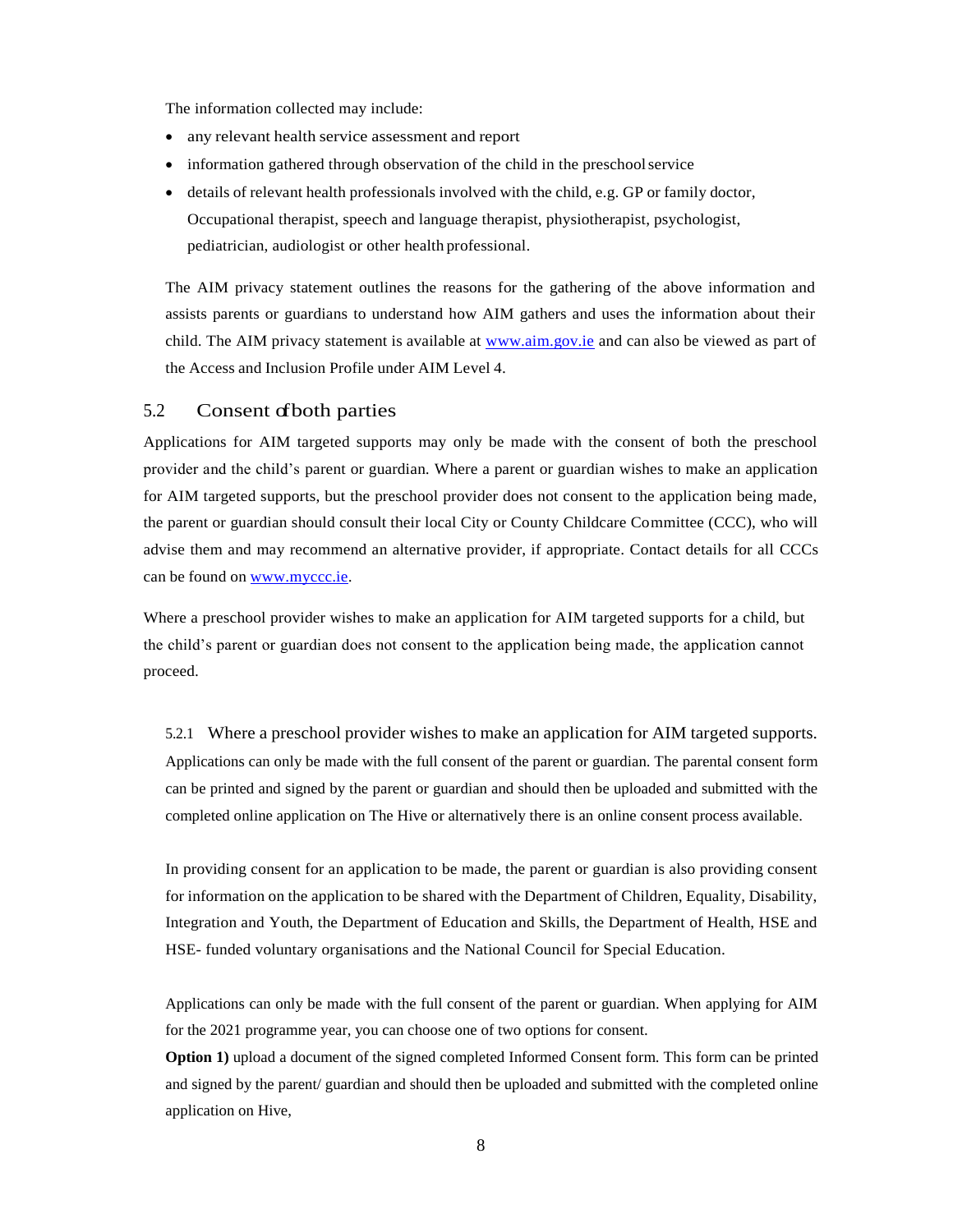#### **OR**

**Option 2)** Choose "Online Consent". If you choose "Online Consent", a link is sent to the email address of the parent/guardian or asking them to confirm online that they consent to an AIM application on the child's behalf. If the parent accepts this, the application can be processed.

Please note that if the "Online Consent" option is chosen, the application can be submitted before the parent/guardian accepts the consent, but the parent/guardian will need to confirm their consent before the application can be processed by Pobal/Better Start. In providing consent for an application to be made, the parent or guardian is also providing consent for information on the application to be shared with the Department of Children, Equality, Disability, Integration and Youth, the Department of Education, the Department of Health, HSE and HSE- funded voluntary organisations and the National Council for Special Education.

### 5.2.2 Withdrawal of consent

A parent or guardian can withdraw consent for their child to be involved in AIM at any time without giving any reason. Withdrawal of consent for the child to be involved in AIM does not impact on the child's entitlement to the ECCE programme. Parents or guardians may withdraw their consent by telling their preschool service that they wish to do so and by emailing [aimteam@pobal.ie](mailto:aimteam@pobal.ie) stating their wish to withdraw consent. Parents or guardians may also indicate their wish to withdraw consent to Pobal by writing to Pobal AIM team at the following address: Access and Inclusion Model, Pobal Second Floor, Ormond Building, 31-36 Upper Ormond Quay, Dublin 7 DO2 EY84. Where consent is withdrawn, the application for supports or any supports already in place for their child will be withdrawn. Where the preschool service ceases to be provided to a child because the parent has exercised the right to remove the child from the preschool service for any reason, monies paid in excess of the monies due in respect of that child by the Minister for Children, Equality, Disability, Integration and Youth to that provider for the provision of the preschool service shall be returned to the Minister in accordance with the DCEDIY Rules for ECCE Programme 2022-2023 document available on Pobal's website (www.pobal.ie) and also in accordance with the Access and Inclusion Model (AIM) Rules available on the AIM website (www.aim.gov.ie).

#### 5.2.3 When to apply

The application process for AIM targeted supports opens in May each year in advance of the new preschool year in September. The application process remains open year round. Providers and parents are advised to apply at least three months before the child's planned start date in ECCE in order to ensure that the application can be processed in a timely manner.

#### 5.2.4 Availing of AIM Level 4 support prior to application for AIM Levels 6 and 7

On receipt of a completed Access and Inclusion Profile, a Better Start Early Years Specialist (EYS) will contact the service provider by phone to discuss and agree what level of support is required. Where the Specialist determines that telephone support is sufficient, support at that level will be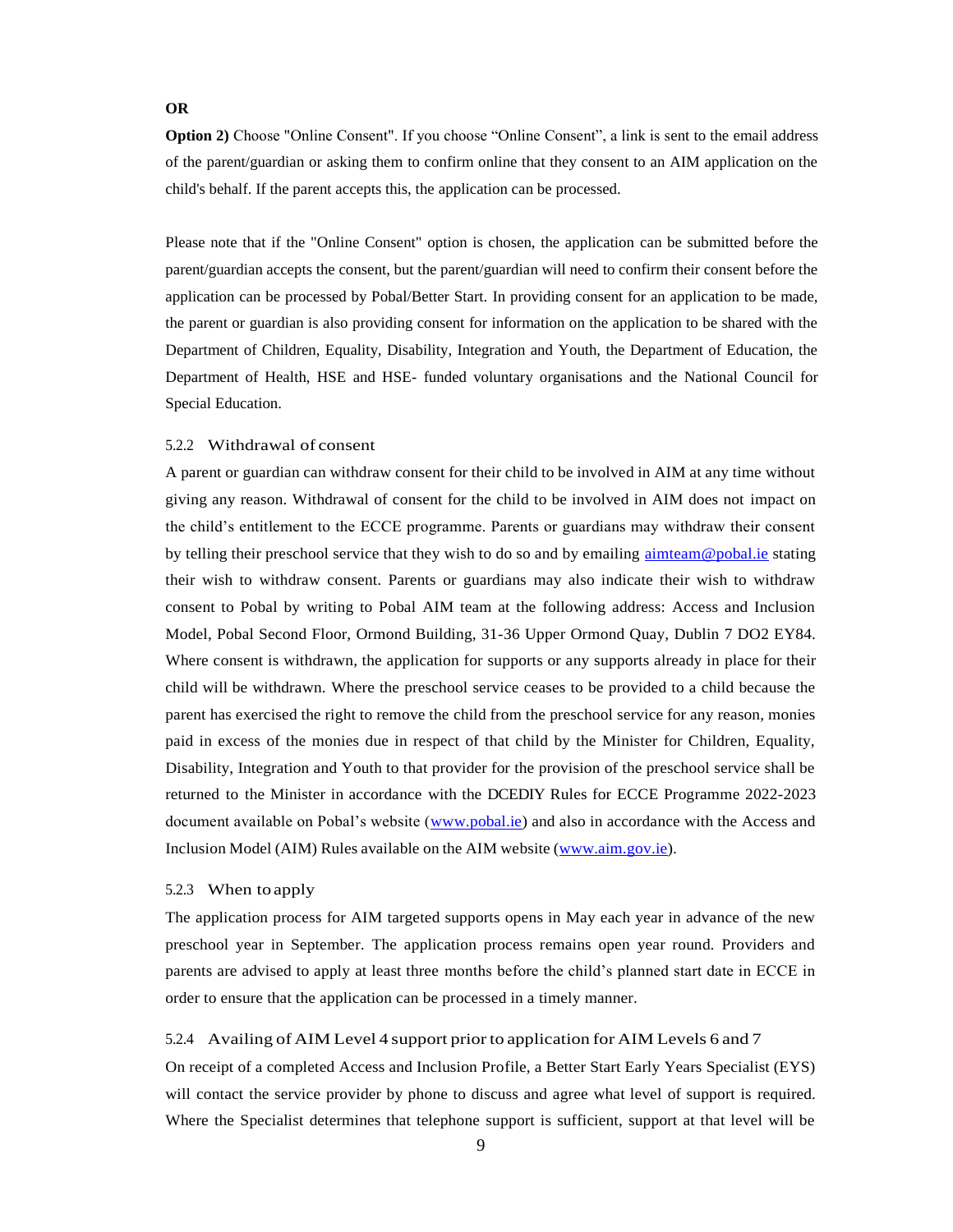provided. Where the Specialist determines that more support may be required, a visit to the service will be arranged with the service provider. It is the responsibility of the service provider to advice parents when an appointment has been made for the EYS to visit the service.

#### 5.2.5 Purpose of observation visit by Better Start Early Years Specialist

The purpose of the observation visit is for the Better Start Early Years Specialist to observe the child in the preschool service in order to determine the level of extra support (if any) required for the child to be able to meaningfully participate in the ECCE programme in that particular service. The child must be present in the service during the observation visit (except in the circumstances noted below). To allow the Better Start Early Years Specialist to gain an accurate impression of the level of support required, providers should endeavor to ensure that the observation visit is representative of a typical day for the child in the preschool. For example, the adult-to-child ratio should be the same as on a typical day.

The observation visit may occur either before enrolment or after the child has started in the preschool, depending on when the application is submitted. The Specialist will review the profile with the provider, make further observations and provide advice and support.

Where a child has additionally complex needs or complex medical needs such that he or she could not reasonably be expected to attend the preschool service for an observation visit without AIM targeted supports, the observation visit may be delayed until after the supports are in place at the discretion of the Better Start Early Years Specialist Service. In such situations, targeted supports can be approved prior to an observation visit, but approval by the Better Start Early Years Specialist Service is required and payment in relation to targeted supports cannot be backdated to a date before the date on which approval is given.

Please note that an alternative step of conducting a parent review phone call and completing a Service Observation Review (SOR) online or by phone, has been introduced in the absence of being able to conduct an onsite observation.

### Access and Inclusion Plan

Based on the child's Access and Inclusion Profile and the observation visit, the Better Start Early Years Specialist will support the provider, in consultation with the parent or guardian, to devise an Access and Inclusion Plan for the child. This will outline what actions, adaptations and additional supports may be required to ensure the child's inclusion in the preschool**.** 

# <span id="page-13-0"></span>**6 AIM level 4: Expert educational Advice, mentoring and support**

# <span id="page-13-1"></span>6.1 AIM Level 4 support by telephone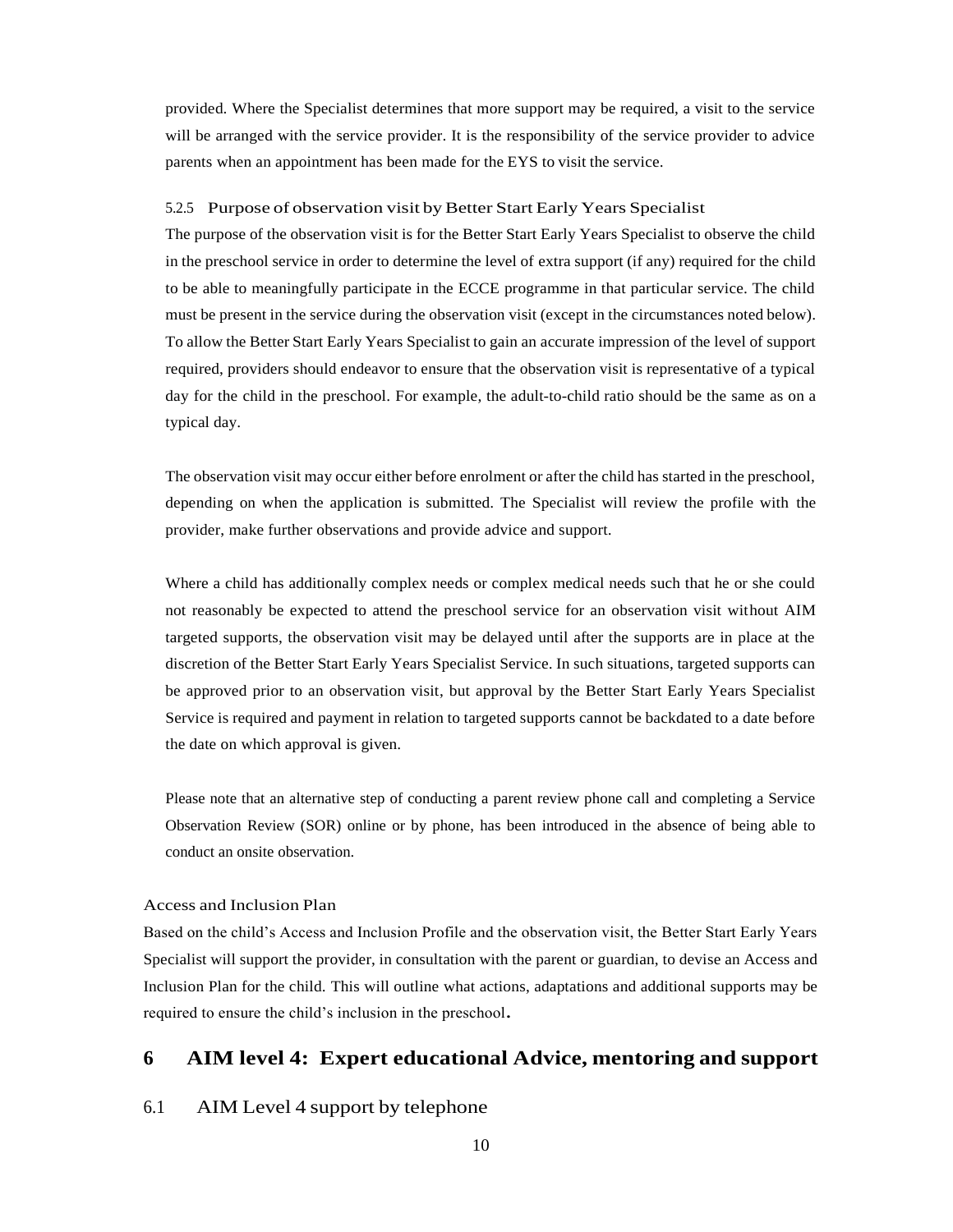The Better Start Early Years Specialist Service can be contacted by phone, email or via the online application form. It is not necessary to fill out the online application form if support from a Specialist is required over the phone. However, consent from a parent or guardian is required before any information relating to a child can be shared or discussed by the service provider. If the phone support proves to be insufficient to address matters of concern, the service provider may choose, or be directed to proceed to, an online application in order to receive a higher level of support.

# <span id="page-14-0"></span>6.2 Online application for AIM Level 4 support

In applying online for support from the Better Start Early Years Specialist service, service providers, in conjunction with parents, will be asked to provide the following details:

- Name of child and service provider
- DCEDIY reference number
- Consent from parent for Better Start to interact with the child and service provider and to share information with other relevant professionals where this is necessary to prepare and plan for the child's inclusion in the preschool service

The application form also includes a simple Access and Inclusion Profile. A Specialist may take a service provider through some of these questions as a guide over the phone or the service provider and the parent can complete the form themselves without any involvement from a third party.

# 6.3 Communication of allocation of Level 4 Educational Advice and Mentoring

Where the decision is to recommend AIM Level 4 Educational Advice and Mentoring, the service provider and parent or guardian will each receive an email from Better Start, notifying them of the allocation of an AIM Early Years Specialists and AIM Level 4 support. The application form also includes a simple Access and Inclusion Profile. A Specialist may take a service provider through some of these questions as a guide over the phone or the service provider and the parent can complete the form themselves without any involvement from a third party.

# <span id="page-14-1"></span>**7 AIM Level 5: Grantsfor equipment, appliances and minor building alterations**

# <span id="page-14-2"></span>7.1 Categories of Level 5 Applications

Applications for level 5 support fall into one of the following three categories:

- i. Applications for minor alterations
- ii. Applications for equipment in respect of a visual or hearing impairment
- iii. Applications for equipment in respect of all other types of disability

# <span id="page-14-3"></span>7.2 Applications for minor alterations

7.2.1 Application requirements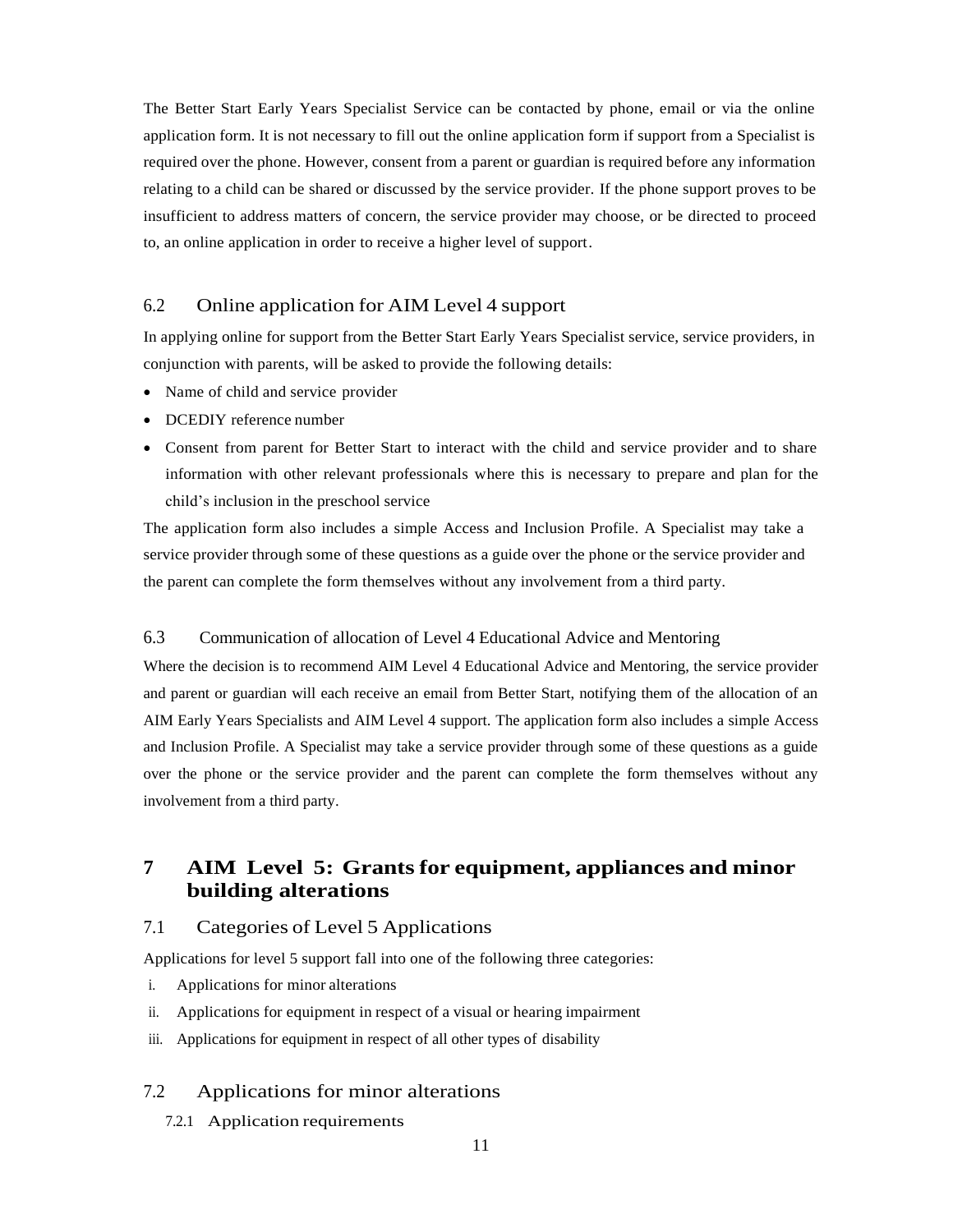A service provider, in partnership with a parent, may submit an application for a capital grant towards the cost of minor building alterations. An application should be accompanied by two short reports by designated professionals (as defined in section 7.2.2), as follows, which indicate the nature of the proposed minor alteration works and confirm:

- i. that the proposed minor alteration works are necessary and are critical to enabling the participation of the child in the ECCE programme in the relevant preschool, and
- ii. that the proposed minor alteration works are compliant with the Building (Part M Amendment) Regulations 2010, and
- iii. The service provider will also be required to confirm that the preschool service will not be rendered non-compliant with the Child Care Act 1991 (Early Years Services) Regulations 2016 as a result of the minor alteration works.

7.2.2 Categories of designated professional for minor alterations applications

**Report (a),** confirming that the proposed minor alteration works are necessary and critical to the child's participation in ECCE, should be completed by either:

- i. An occupational therapist working for or on behalf of the HSE, who is registered with the Health and Social Care Professionals Council (CORU);
- OR
- ii. Such other category of health and social care professional as may be recognised by Pobal, in consultation with the Department of Children, Equality, Disability, Integration and Youth and the Department of Health, for the purposes of this scheme.

In the case of a healthcare professional, the definition of designated professional is limited to therapists working for or on behalf of the HSE. As such, reports from healthcare professionals working in a private capacity will not be accepted for the purposes of applications for AIM Level 5 support.

**Report (b),** confirming that the proposed minor alteration works are compliant with the relevant Building Regulations, should be completed by either:

- i. An architect, who is registered on the register of architects maintained by the Royal Institute of Architects of Ireland;
- OR
- ii. An engineer, who is registered with Engineers Ireland as a Chartered Engineer CEng MIEI or an Associate Engineer AEng MIEI or an Engineering Technician EngTech MIEI or a Fellow CEng FIEI.

#### 7.2.3 Contribution towards professional fees

In the case of the designated professional at (i) or (ii) under rule 7.2.2 above, the service provider can apply for a contribution of up to a maximum of  $\epsilon$ 300 inclusive of VAT towards the cost of any professional fees. One valid quote for professional fees should be included with the application. No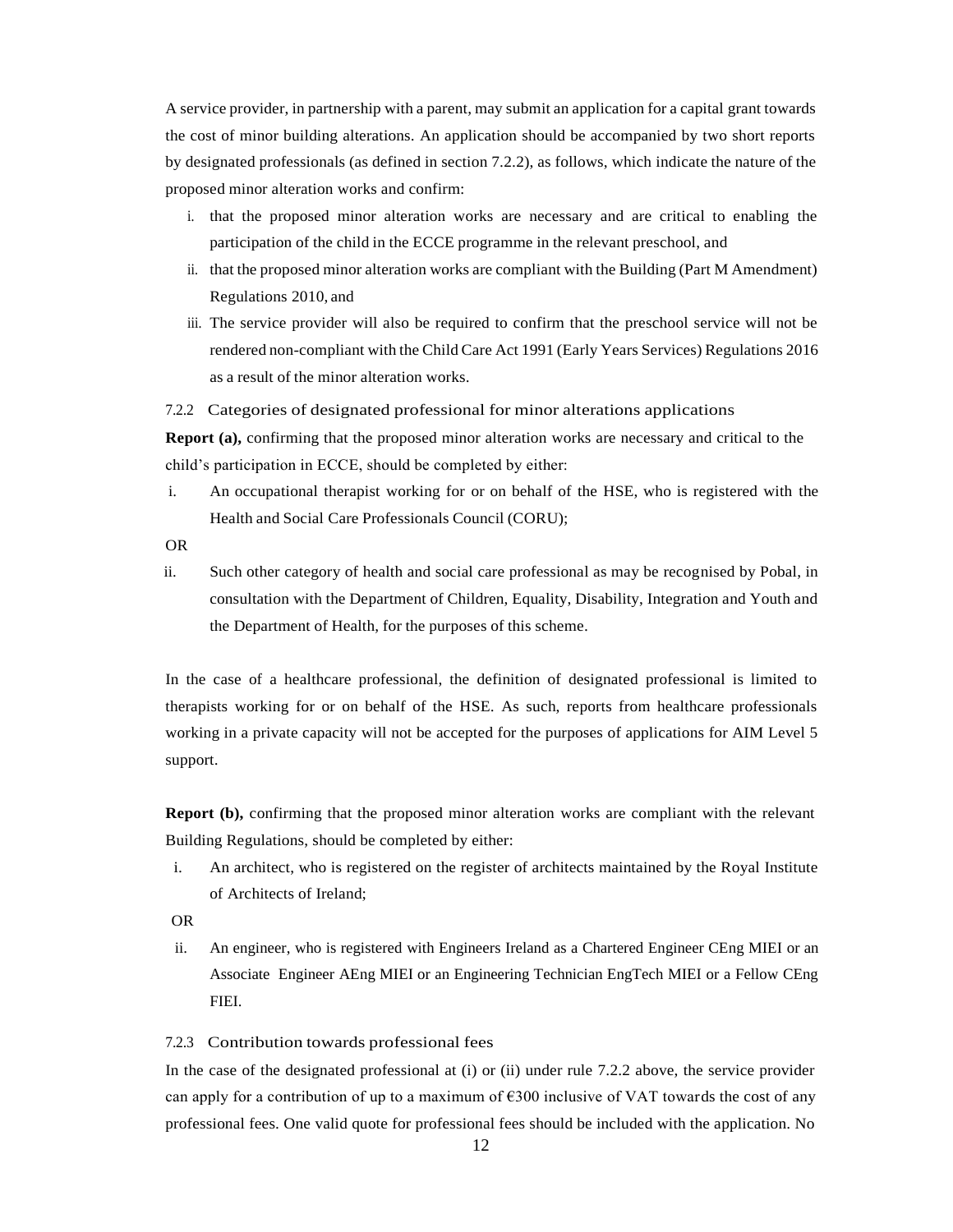professional fee willapply in the case of the designated professional at (iii) or (iv) at 7.2.2 above, as they will be working for or on behalf of the HSE.

### 7.2.4 Procurement guidelines

When submitting an application for minor alterations, service providers must adhere to statutory procurement requirements as per Pobal's procurement guidelines. Current requirements are:

- For building works and alterations less than  $\epsilon$ 5,000, one written quotation/tender is required.
- For building works and repairs equal to or in excess of  $\epsilon$ 5,000, a minimum of 3 written Quotations/tenders are required.
- Service providers are required to source valid quotations at the application stage and to include the most favourable quote with their application. Where appropriate, Pobal can request the submission of all quotes as part of the appraisal, contracting, payment, reporting and compliance stages.

# 7.2.5 Definition of valid quotation for minor alterations

For a quote to be deemed valid it must:

- be dated within 3 months of the application
- be on headed paper
- include a VAT number
- be clearly itemised
- where more than one quote is attached/required, they must be from separate suppliers.

# 7.2.6 Eligibility of expenditure on minor alterations

No alteration costs, or part thereof, which have already been expended or purchased are eligible. All items or services purchased (excluding professional fees) must be after the approval date.

7.2.7 Eligibility of applications for grants towards minor alterations

The submitted application will be reviewed by an Appraisal Officer in Pobal, who will firstly establish if the application is complete and meets the initial requirements to be eligible for consideration. These requirements are asfollows:

- The service provider is a registered preschool service under active contract to deliver the ECCE programme.
- The child qualifies for the ECCE programme or will qualify for the programme from the planned date of enrolment for which completed minor alterations are needed.
- The report supporting the application has been completed by a designated professional who is registered or accredited by the relevantprofessional body.
- The report supporting the application relates directly to the child named in the application and to the relevant preschoolservice.
- The service provider has confirmed that the minor alteration works remain compliant with the Child Care Act 1991 (Early Years Services) Regulations 2016.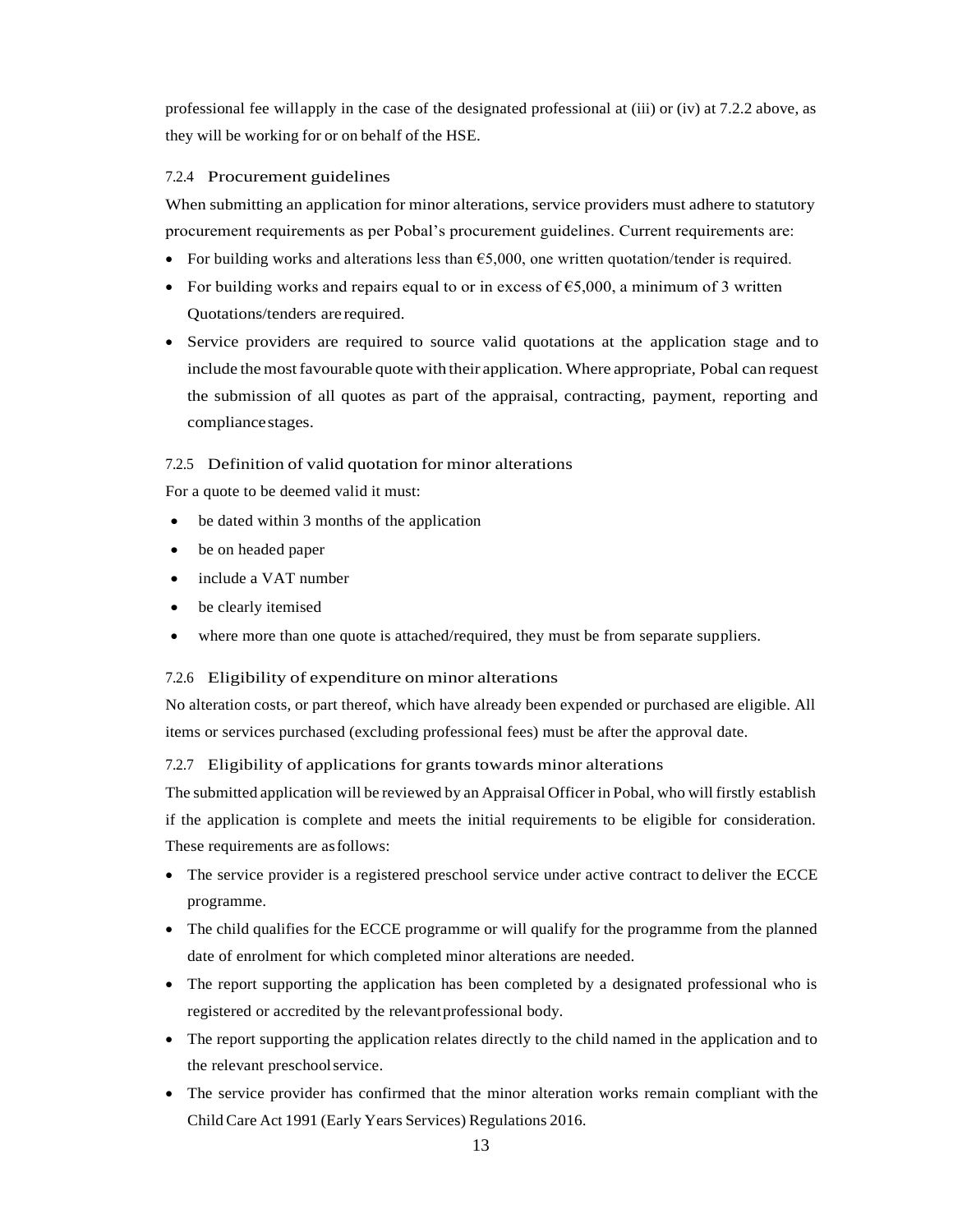- Quotes have been provided in line with Pobal procurement guidelines.
- The alteration has not already been carried out.

#### 7.2.8 Eligible amount of grant payable towards minor alterations

The maximum grant payable under the scheme is capped at  $\epsilon$ 7,000 inclusive of VAT. This can include a maximum contribution towards the cost of professional fees of  $\epsilon$ 300 inclusive of VAT. In other words, the maximum grant payable to cover both minor alterations and professional fees cannot exceed  $\epsilon$ 7,000 including VAT.

#### 7.2.9 Installation and cost of permanent fixed equipment

Permanent fixed equipment (i.e. wall mounted changing beds) will be installed by the supplier of the equipment. Therefore, the cost of installation of permanent fixed equipment should be included in the application and quotation submitted.

#### 7.2.10 Payments and Expenditure Reporting

On receipt of a signed grant agreement, the service provider will be paid 90% of their approved funding for minor alterations. The remaining 10% will be paid subject to the submission and verification of an expenditure return to Pobal.

# <span id="page-17-0"></span>7.3 Applications for equipment in respect of a visual or hearing impairment

#### 7.3.1 Application requirements

A service provider, in partnership with a parent, may submit an application for equipment in respect of a visual or hearing impairment. An application should be accompanied by a short report by a designated professional which specifies the precise equipment sought and confirms:

- that the proposed equipment is necessary and critical to enabling the participation of the child in the ECCE programme in the relevant preschool, and
- that the proposed equipment is not already available in the preschool service or capable of being transferred to and used in the preschool service.

Where the report is submitted by a Visiting Teacher, it is generally known as a letter of recommendation.

#### 7.3.2 Categories of designated professional

For the purposes of this category, a designated professional is limited to:

- Visiting Teacher, or
- an occupational therapist working for, or on behalf of, the HSE, or
- a speech and language therapist working for, or on behalf of, the HSE.

### 7.3.3 Eligibility of applications for equipment in respect of visual or hearing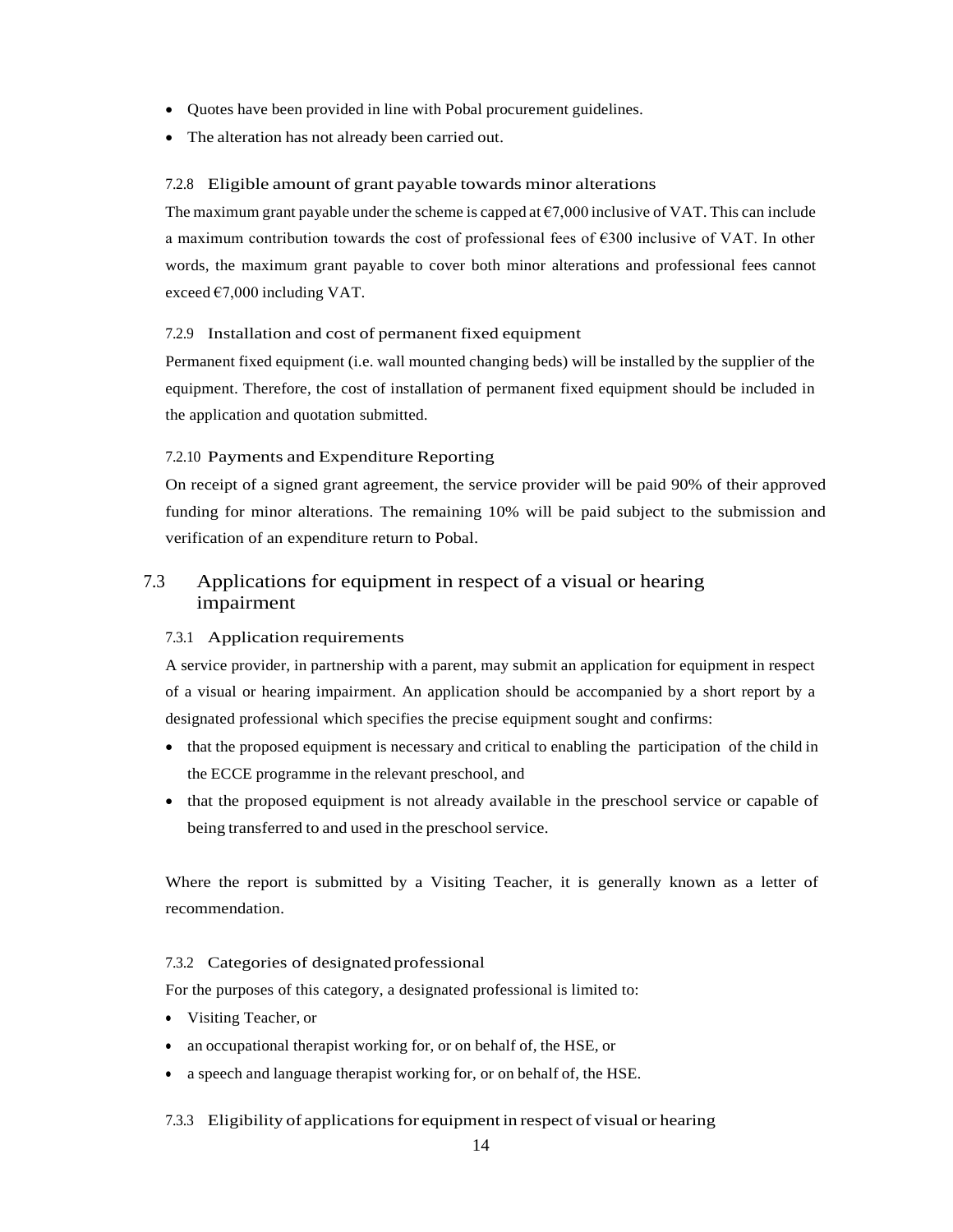#### Impairment

The submitted application will be reviewed by an Appraisal Officer in Pobal, who will firstly establish if the application is complete and meets the initial requirements to be eligible for consideration. These requirements are asfollows:

- The service provider is a registered preschool service under contract to deliver the ECCE programme.
- The child qualifies for the ECCE programme or will qualify for the programme from the planned date of enrolment for which the equipment is needed.
- The proposed equipment falls within the list of eligible equipment maintained by Pobal.
- The report supporting the application has been completed by a Visiting Teacher or a registered occupational therapist or speech and language therapist working for, or on behalf of, the HSE.

# <span id="page-18-0"></span>7.4 Applications for equipment in respect of all other types of disability

#### 7.4.1 Application requirements

A service provider, in partnership with a parent, may submit an application for other types of equipment which may be required for a child with a disability. An application should be accompanied by a short report by a designated professional which specifies the precise equipment sought and confirms:

- that the proposed equipment is necessary and critical to enabling the participation of the child in the ECCE programme in the relevant preschool, and
- that the proposed equipment is not already available in the preschool service or capable of being transferred to and used in the preschool service.

#### 7.4.2 Categories of designated professional

For the purposes of this category, a designated professional is limited to:

- an occupational therapist working for, or on behalf of, the HSE, or
- a physiotherapist working for, or on behalf of, the HSE.
- a speech and language therapist working for, or on behalf of, the HSE, or
- Such other category of health and social care professional as may be recognised by Pobal, in consultation with the Department of Children, Equality, Disability, Integration and Youth and the Department of Health, for the purposes of this scheme.

7.4.3 Eligibility of applications for equipment in respect of all other types of disability The submitted application will be reviewed by an Appraisal Officer in Pobal, who will firstly establish if the application is complete and meets the initial requirements to be eligible for consideration. These requirements are asfollows:

• The service provider is a registered preschool service under contract to deliver the ECCE programme.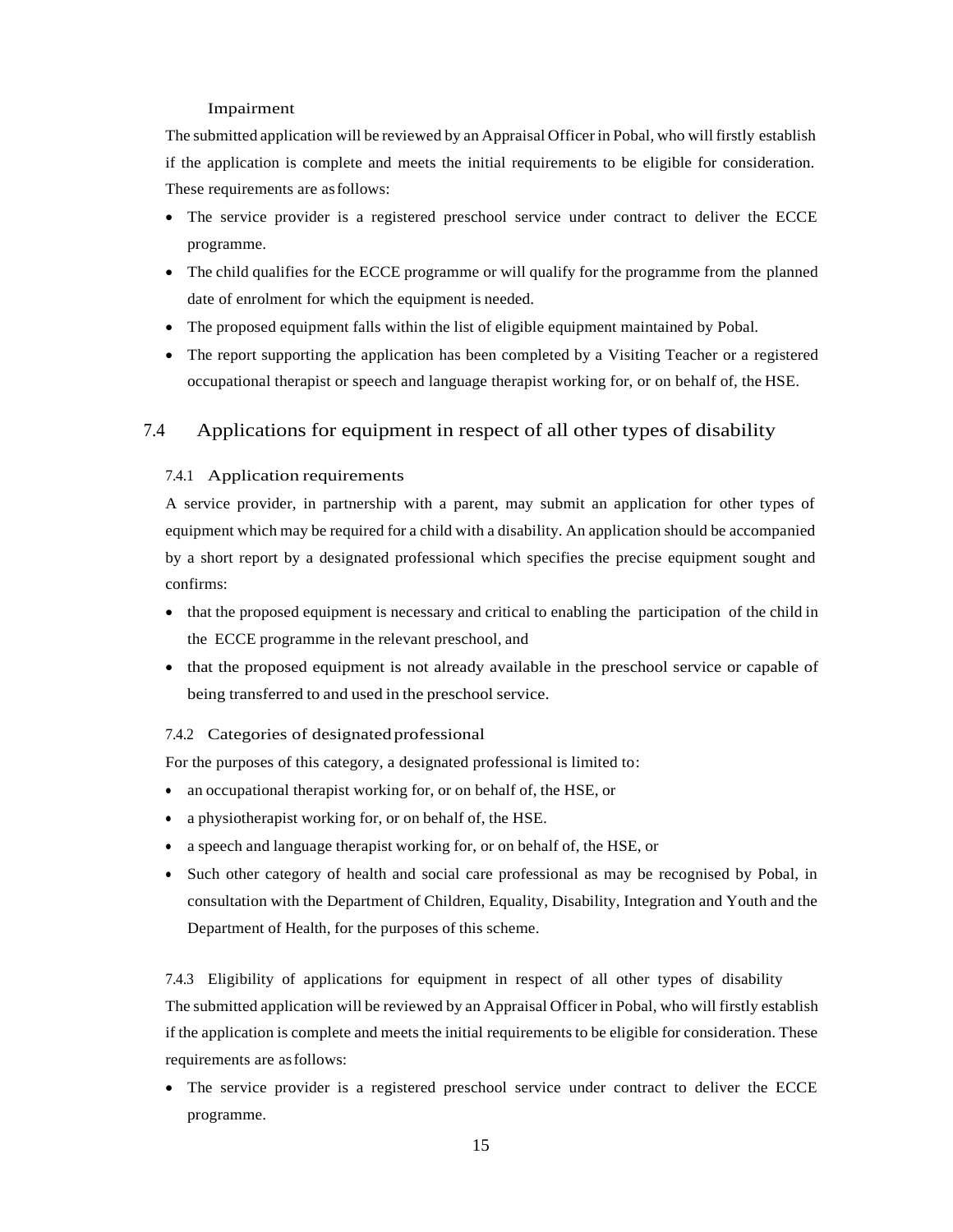- The child is eligible for the ECCE programme or will be eligible for the programme from the planned date of enrolment for which the equipment is needed.
- The proposed equipment falls within the list of eligible equipment maintained by Pobal.
- The report supporting the application has been completed by a registered occupational therapist, physiotherapist or speech and language therapist working for, or on behalf of, the HSE.

# <span id="page-19-0"></span>7.5 Eligibility of equipment

Applications for equipment will only be considered where they are deemed to be critical to the child's participation in the ECCE programme. Where a child also requires an item of equipment for use outside the ECCE programme, e.g. at home, application should be made through the HSE or current healthcare provider regarding this equipment.

# <span id="page-19-1"></span>7.6 Eligibility of portable equipment and appliances

Where a child uses an item of equipment or an appliance in the home that could reasonably be transported to and from preschool, applications for duplicate or similar equipment or appliances for use in the preschool will not be granted.

# <span id="page-19-2"></span>7.7 Duplicate equipment for two different ECCE services

Application for duplicate equipment for use in an ECCE setting may be made where the equipment meets all other eligibility criteria set out in the AIM Rules and where a child has approval from DCEDIY to split his or her attendance between two different ECCE services. This is subject to ECCE rule 2.2.11 '*Provision of ECCE Programme by more than one Service Provider'.*

# <span id="page-19-3"></span>7.8 Categories of eligibleequipment

A list of categories of eligible equipment is maintained and updated from time to time by Pobal in consultation with the HSE. This list can be viewed on [www.aim.gov.ie.](http://www.aim.gov.ie/)

# <span id="page-19-4"></span>7.9 Value of eligible equipment and appliances

Applications for equipment and appliances will not be considered where the value of an item is under €50.

# <span id="page-19-5"></span>7.10 Applications for multiple AIM Level 5 supports

In some cases, a preschool service, in conjunction with a parent, may need to apply for two interdependent categories of AIM Level 5 support, e.g. a minor alteration and specialised equipment. In this instance, the applicant should flag the relationship between the two applications and should seek to ensure that there is consistency across the supporting reports, e.g. the same designated professional might complete one report covering both applications or the report for minor alterations might reference and take account of the report for specialised equipment and vice versa.

# <span id="page-19-6"></span>7.11 Decision making process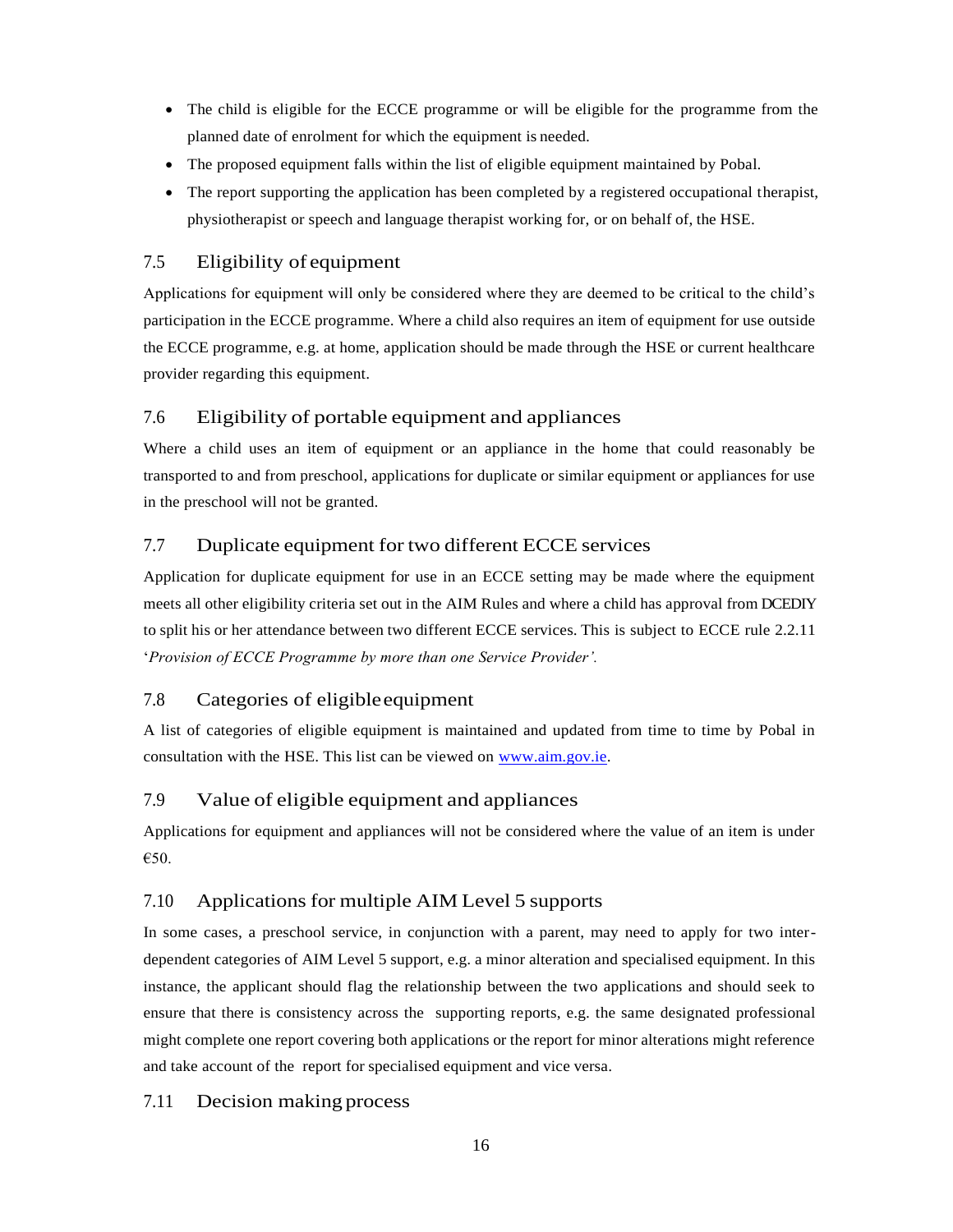Where an application is complete and eligible, it will be assessed and a decision will be made by the Deciding Officer who will be a separate individual to the Appraisal Officer. The Deciding Officer may decide to 'part-fund' an application. The Deciding Officer will reach a decision on the basis set out below.

An application will be approved, subject to funding, where:

- an Appraisal Officer confirms that an application is complete and meets initial eligibility requirements, and
- the attached report by the designated professional confirms items a) and b) under the application requirements for the relevant category of application, and
- The Deciding Officer is satisfied that no further information is required in relation to the application.

An application will be rejected where:

- the attached report by the designated professional fails to confirm items a) and b) of the application requirements for the relevant category of application, and
- The Deciding Officer is satisfied that no further information is required in relation to the application.

Before reaching a decision, the Deciding Officer may seek additional information from the Appraisal Officer, the applicants, a Better Start Early Years Specialist, any designated professional who has submitted a report in support of an application or from the relevant City or County Childcare Committee (CCC). Where that further information causes an Appraisal Officer or designated professional to alter their conclusion, then the Deciding Officer should take this new conclusion into account and reach a decision in accordance with the criteria set out above.

### <span id="page-20-0"></span>7.12 Incomplete applications

Where an application is incomplete, it will be immediately referred back to the applicant who will be informed that the application is incomplete and cannot be considered further. However, the applicant will have the opportunity to resubmit as appropriate, e.g. an applicant could remedy any omissions in the original application and resubmit.

### <span id="page-20-1"></span>7.13 Ineligible applications

Where an application fails to meet the eligibility requirements for its category, this will be immediately communicated to the applicant who will be informed that the application is ineligible and cannot be considered further. However, the applicant will have the opportunity to submit a new application on PIP. The applicant will also be informed of their right to seek verbal feedback in the first instance and, if not satisfied with this feedback, a review of the Appraisal Officer's decision in the matter.

# <span id="page-20-2"></span>7.14 Communication of decision

Having reached a decision, Pobal will communicate this to the service provider. Where the decision is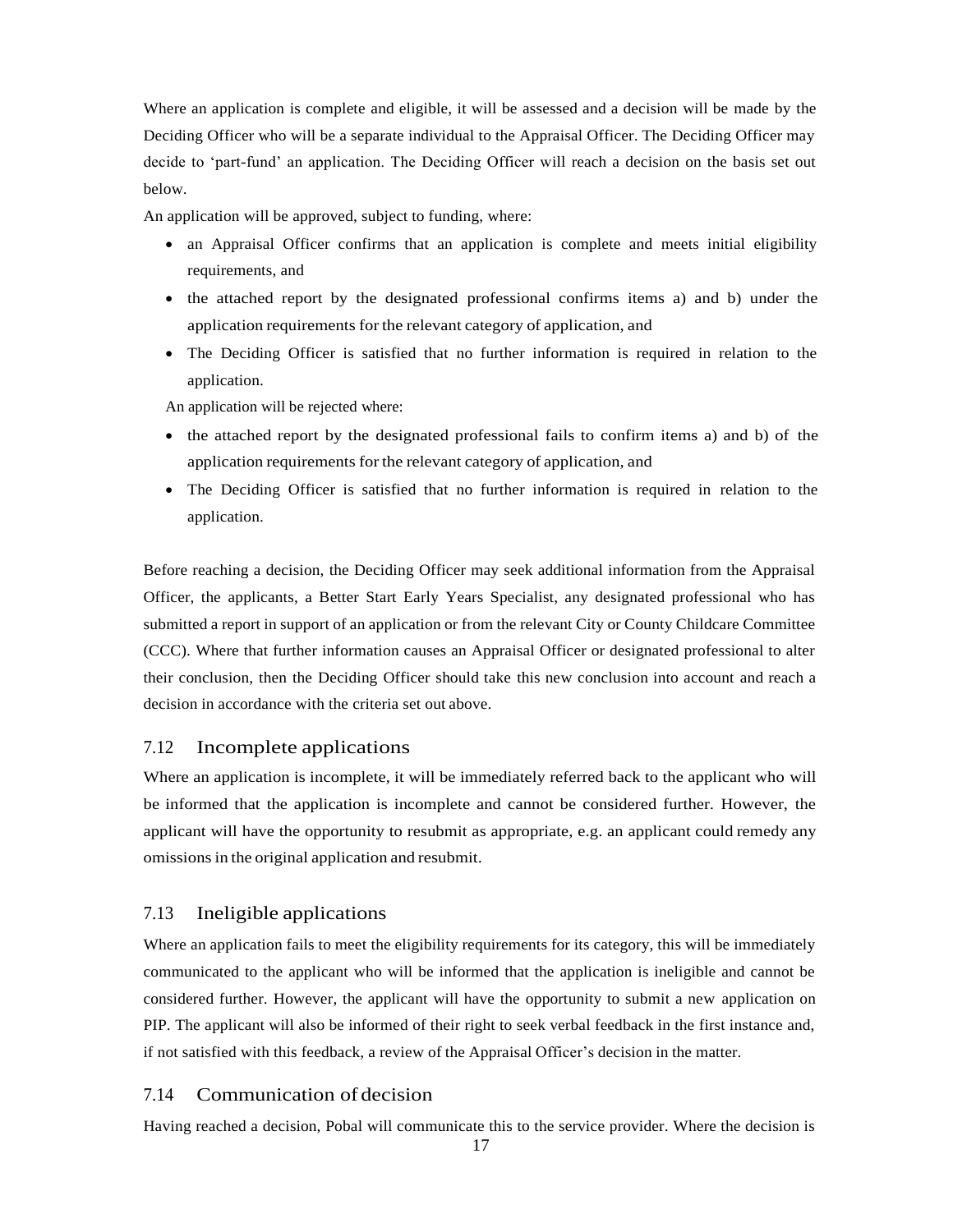to approve, the service provider will be notified. Where the service is approved equipment or appliances, arrangements will be made for their provision and delivery to the preschool service. Where the service is approved for minor alterations, a funding contract will be issued. Where the decision is not to approve, the service provider will be informed of his/her right to verbal feedback in the first instance and, if not satisfied with this feedback, to seek a review.

#### 7.15 Review of decision where the decision isto decline an application.

The Service Provider, in conjunction with the parent, will have the right to request verbal feedback in the first instance. Applicants who believe that the outcome of the application and appraisal process was unreasonable based on the information provided to Pobal can then request a review.

#### 7.15.1 Membership of review team

The membership of the Review Team will be different from those Appraisal Officers and Deciding Officers who were engaged with the initial decision making in relation to the application for supports.

#### 7.15.2 Review process

The review process will be documented in detail by Pobal. It will involve a desktop review of the application, the process followed in managing the application from receipt to final decision and the decision reached. It will not involve fresh assessments or service visits by specialists, healthcare professionals or any other official involved in the application process. However, any new information submitted by the applicant can be taken into account, if relevant. Pobal may also contact Better Start for further information or clarification.

#### 7.15.3 Decision on outcome of review

The decision of the Review Team will be relayed to the service provider and the parent. Generally, the decision of the Review Team will be final. If further, new information comes to hand following this decision, a new application can be submitted via PIP.

### <span id="page-21-0"></span>7.16 Requesting a second stage review

Generally, the decision of the Review Team will be final. In exceptional circumstances, service providers, in conjunction with parents or guardians, who have completed the review process as outlined above may contact Pobal AIM team to request a second stage review. A second stage review can only be made when applicants can demonstrate that proper procedures were not followed in the application/appraisal or initial review process.

#### 7.16.1 Membership of second stage review team

Second stage reviews are conducted by staff who have not been involved either in processing the original application or in conducting the original review of the application.

#### 7.16.2 Second stage review process

The second stage review process will be documented in detail by Pobal. It will involve a desktop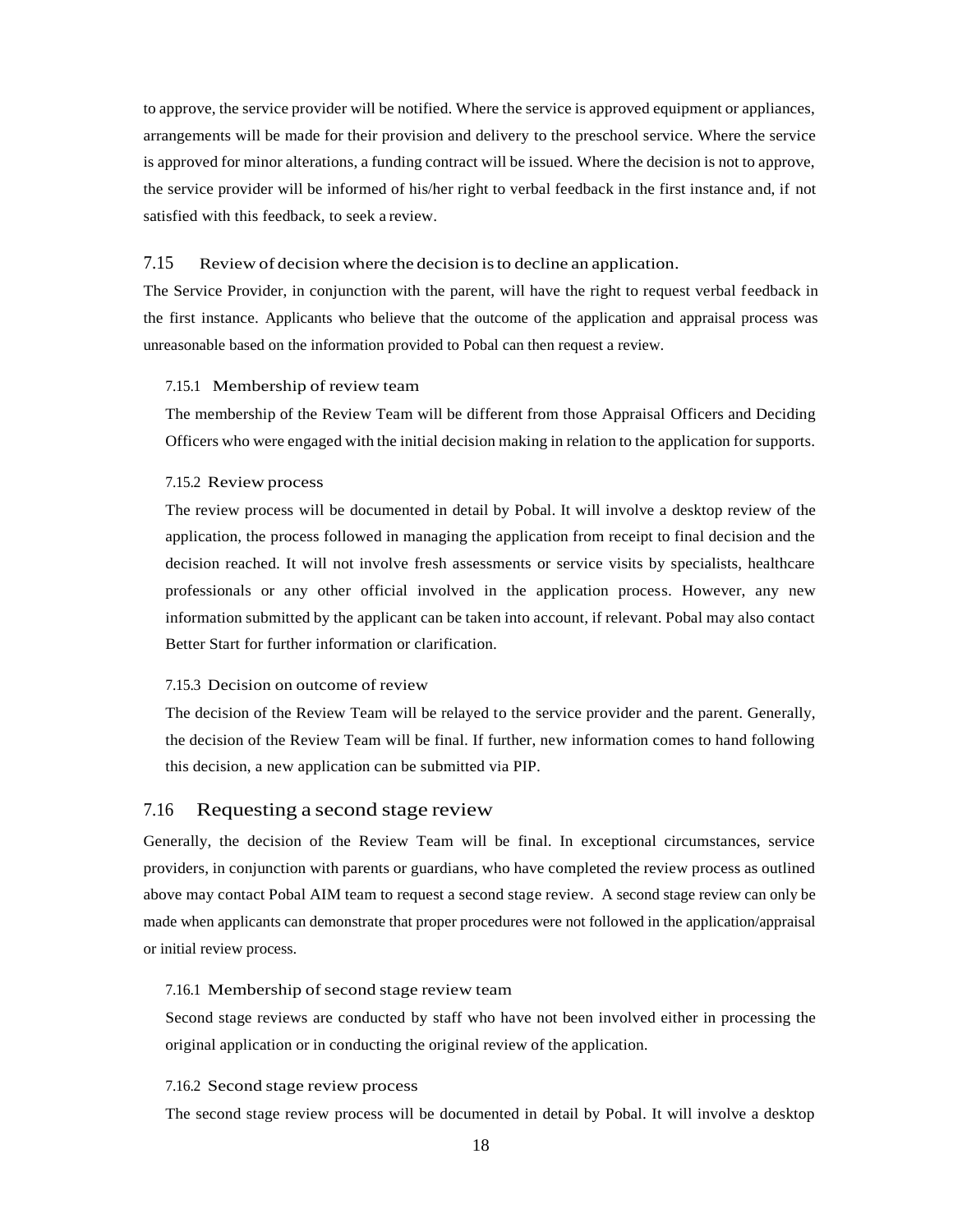review of the application paperwork, the process followed in managing the application from receipt to final decision and the decision reached. It will not involve fresh assessments or service visits by specialists, healthcare professionals or any other official involved in the application process. However, any new information submitted by the applicant can be taken into account, if relevant. Pobal may also contact Better Start for further information or clarification.

#### 7.16.3 Decision on outcome of second stage review

The decision of the Review Team will be relayed to the service provider and the parent. The outcome of a second stage review is final. If further, new information comes to hand following this decision, a new application can be submitted via PIP.

### <span id="page-22-0"></span>7.17 Provision of equipment and appliances

Where an application for equipment is approved, this equipment will be procured by Pobal and delivered directly to the child's preschool service.

### <span id="page-22-1"></span>7.18 Duration of procurement and delivery processfor equipment

Pobal will begin the procurement process as soon as possible after the application for AIM Level 5 supports has been approved. The procurement process for more specialised equipment may be longer due to the possible need to source equipment or necessary parts from abroad. Once the procurement process has been completed, the equipment will be ordered fromthe appointedsupplier. Some very specialist items are made to order. Assuch, applicants are advised to allow at least 6-10 weeks from approval of the AIM Level 5 application for the installation and delivery of equipment. As mentioned in 5.2.4, preschool providers and parents are advised to apply for targeted AIM supports at least three months before the child's planned start date in ECCE.

# <span id="page-22-2"></span>7.19 Training in use of equipment

When training is recommended by the designated health professional, this is communicated to the supplier of the approved equipment.

Demonstration for all relevant preschool staff in the proper use of the equipment will be provided by the supplier as a standard additional service. The designated healthcare professional will identify on the form if they also need to be present for training and set up provided by the supplier which Pobal will communicate to the healthcare professional. The supplier will liaise directly with the preschool and designated health professional to arrange a suitable time for training. The preschool must engage with Pobal and any other body who will provide training in relation to any equipment or appliance granted under AIM.

# <span id="page-22-3"></span>7.20 Disposal or transfer of equipment at the end of the child's participation in the ECCE programme

At the end of the child's participation in the ECCE programme, the following rules apply. Pobal's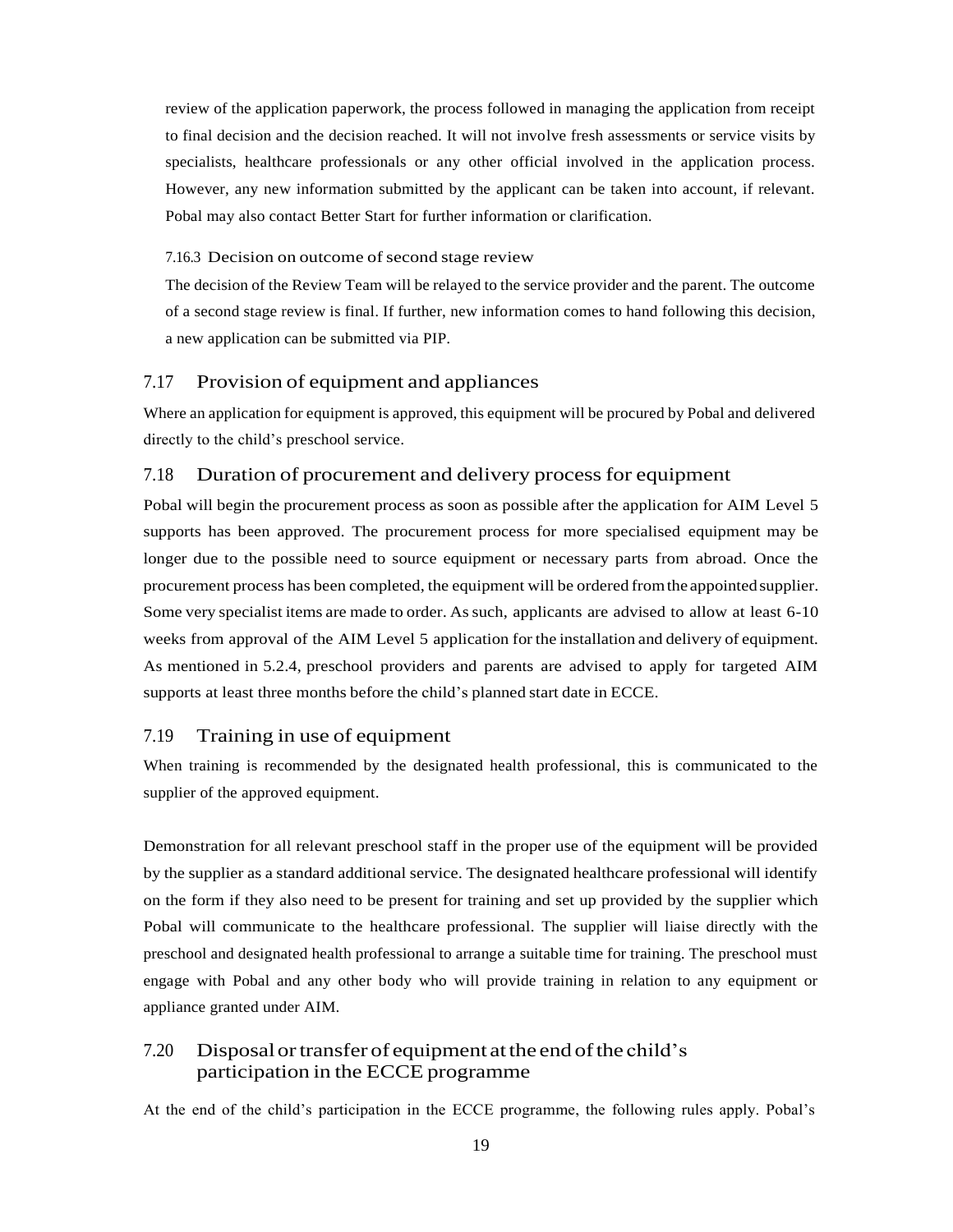decision on the application of these rules is final:

- Fixed equipment and low value items (as determined by Pobal) remain in the preschool and ownership is transferred to the preschool
- Ownership of personal items is transferred to the parent
- Ownership of other equipment is transferred to the primary school to which the child is transitioning (where deemed appropriate by an HSE or HSE-funded professional)
- If a piece of equipment is no longer required by a child, the service provider, health professional or parent can inform Pobal by emailing [aimlevel5@pobal.ie](mailto:aimlevel5@pobal.ie) (see 7.23)

Transfer of ownership of equipment from Pobal to the relevant party as outlined above occurs at the end of the child's participation in the ECCE programme. Preschool providers and parents must engage with Pobal in relation to the transfer of ownership of equipment (including returning signed transfer of ownership forms, as appropriate). Equipment provided under AIM Level 5 should not be removed fromthe preschool until the transfer of ownership process is completed.

# <span id="page-23-0"></span>7.21 Ownership of equipment and insurance

All equipment provided under AIM Level 5 isthe property of Pobal and DCEDIY, until such a time as the transfer of ownership process (described in section 7.20) is completed. All equipment provided under AIM Level 5 is insured by Pobal for fire and theft. On completion of the transfer of ownership process, insurance requirements transfer to the new owner.

# <span id="page-23-1"></span>7.22 Transportation of equipment after transfer of ownership

If required, the transfer of equipment provided under AIM Level 5 can be arranged by Pobal by contacting [aimlevel5@pobal.ie](mailto:aimlevel5@pobal.ie)

# <span id="page-23-2"></span>7.23 Recycling of equipment

Where a piece of equipment purchased under AIM is no longer in use, the service provider, health professional or parent can inform Pobal by emailing aimlevel 5@pobal.ie. On receipt of this notification Pobal will arrange for the equipment to be collected and recycled as appropriate.

# <span id="page-23-3"></span>**8 AIM Level 6: Therapy supports**

### <span id="page-23-4"></span>8.1 Application process for therapy supports

#### 8.1.1 Access and Inclusion Profile

Where a service provider, in conjunction with a parent, considers that a child may need therapeutic support in order to access and meaningfully participate in preschool, they can apply for this support by completing the Access and Inclusion Profile, which will include relevant health services which the child is or has received or is waitlisted for.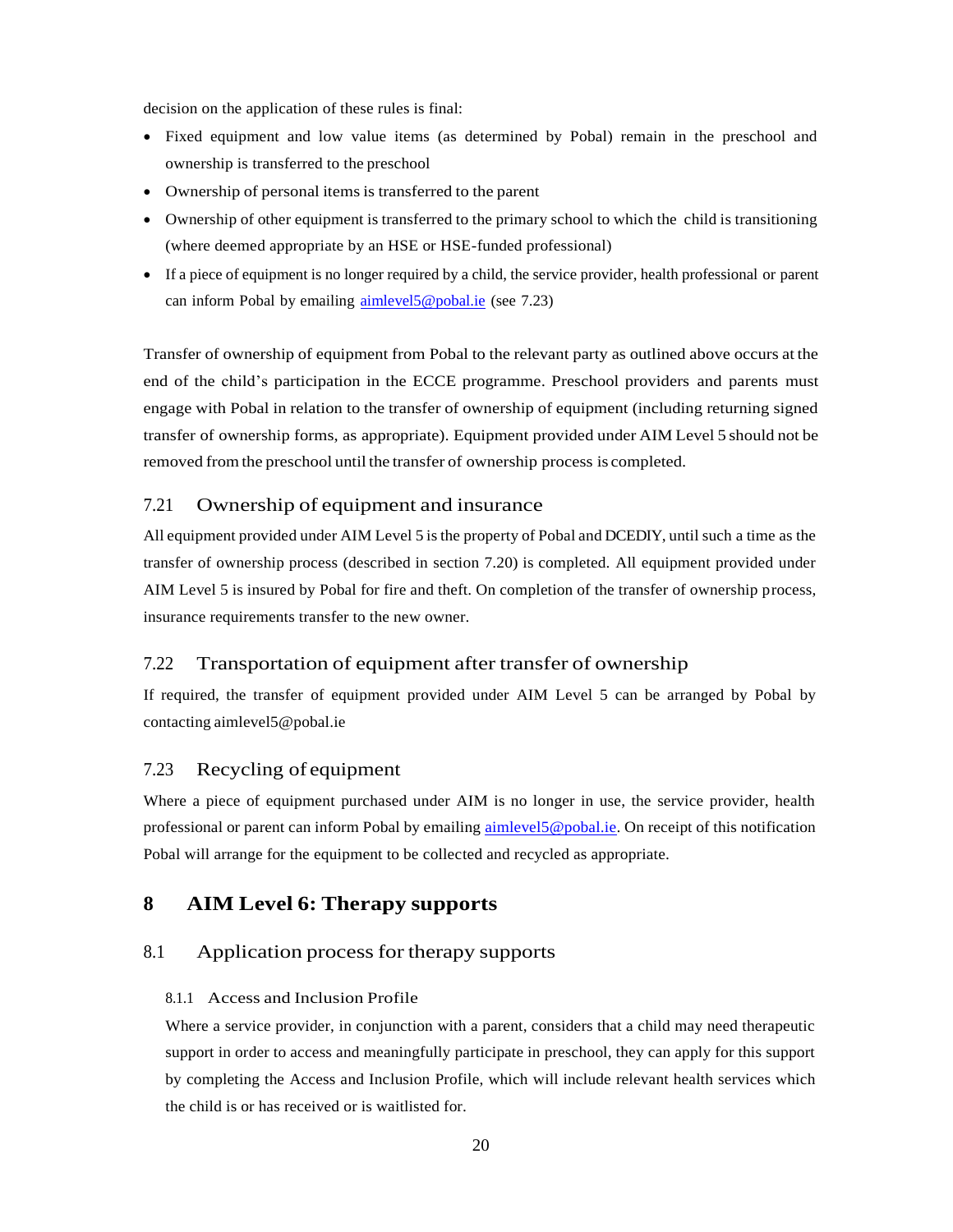#### 8.1.2 Where the child is already known by the relevant healthcare service

The Better Start Early Years Specialist will contact the healthcare professional (or service) identified in the Access and Inclusion Profile to review strategies already in place for that child so that the Early Years Specialist can reinforce these strategies with the preschool. As the child is already known to the relevant healthcare service (i.e. is currently receiving services or has in the past), the parents and preschool can also review preschool preparation and participation needs directly with their healthcare service.

#### 8.1.3 Where the child is not yet known by the health service relevant to the child's participation inECCE

Where the Better Start Early Years Specialist has reviewed the child's Access and Inclusion Plan with the preschool, met the child and exhausted all AIM Level 4 supports and challenges to the child's access and/or participation remain, the Early Years Specialist will contact the relevant health service where the child is on a waiting list as identified on the child's Access and Inclusion Profile, or the relevant contact person in the HSE if the child is not on a waiting list, for universal supports over the phone.

Where universal strategies do not result in the child's optimal participation in preschool, the Early Years Specialist will contact the healthcare professional again regarding the need to progress to targeted interventions. Where the child is not already on a waiting list for an HSE/HSE-funded Early Intervention Team or Service, the EYS will request the parent to complete and return the following forms to the EYS:

- The HSE's National Access Policy ReferralForm
- Age relevant Additional Information Form

The Early Years Specialist (EYS) will email the two forms to the parent at the email contact address provided on the Access and Inclusion Profile. The parent should return the completed form to the EYS, who will forward it with a copy of the Access and Inclusion Profile and an outline of strategies and supports already provided to the agreed HSE contact person, by registered post. The agreed response time is within five weeks. This is a formal referral to Early Intervention services, where the child will receive therapeutic supports critical to his or her participation in the ECCE programme while he or she remains on a waiting list for other therapy needs.

#### 8.1.4 Information shared during referral process

When making a referral to early intervention services for targeted supports, the Better Start Early Years Specialist will share the Access and Inclusion Profile with the HSE. The HSE, in turn, will acknowledge receipt of the referral and advise the Better Start Early Years Specialist regarding proposed strategies and supports which will be made available.

8.1.5 Diagnosis of disability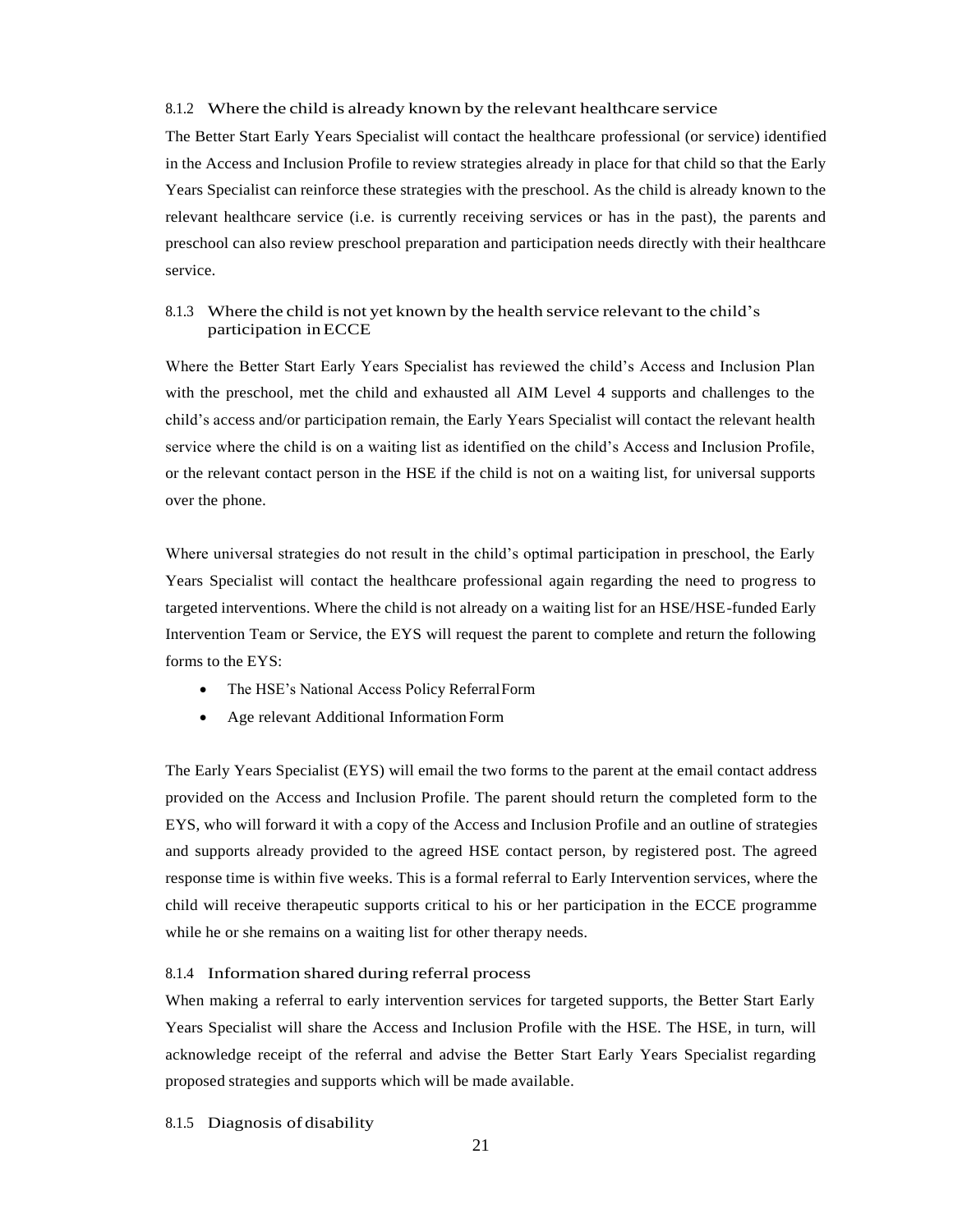The provision of supports under AIM Level 6 will be grounded in a needs-based approach, specifically addressing the needs of the child which are critical to their meaningful participation in the ECCE programme. In other words, children seeking to access therapeutic supports under AIM Level 6 will not require formal diagnosis.

### 8.1.6 Model of service delivery – stepped care approach

The model of service delivery for AIM Level 6 supports is a stepped care approach, ranging from universal strategies to more specific, targeted individual interventions. The stepped care approach is a well-recognised, effective model implemented by many services. Within this model, service delivery is aimed at:

- prevention
- early intervention
- brief, generic interventions
- More individually tailored one-to-one intervention.

As such, a response to a request for support under AIM Level 6 may include universal and/or targeted strategies to support the child.

# <span id="page-25-0"></span>**9 AIM Level 7: Additional capitation**

# <span id="page-25-1"></span>9.1 Applications for AIM Level 7 - Additional capitation

A service provider, in conjunction with a parent or guardian, can apply for additional capitation under AIM Level 7 where the provider considers that this is likely to be critical to ensuring a child's meaningful participation in the ECCE programme in their service. Providers and parents or guardians should in the first instance complete an Access and Inclusion Profile for the child and then complete an AIM Level 7 request on Hive.

# <span id="page-25-2"></span>9.2 Eligibility requirements

Applications are deemed eligible for consideration if:

- The preschool service is registered and under active contract to deliver the ECCE and/or CCSP programme.
- The child qualifies for the ECCE programme or will qualify for the programme from the planned date of enrolment for which the additional capitation is needed.

# <span id="page-25-3"></span>9.3 Decision making process

The decision making process for AIM Level 7 supports generally comprises three steps:

- 1. Recommendation by Better Start Early Years Specialist
- 2. Review of application by appraisal officer inPobal
- 3. Final decision by deciding officer in Pobal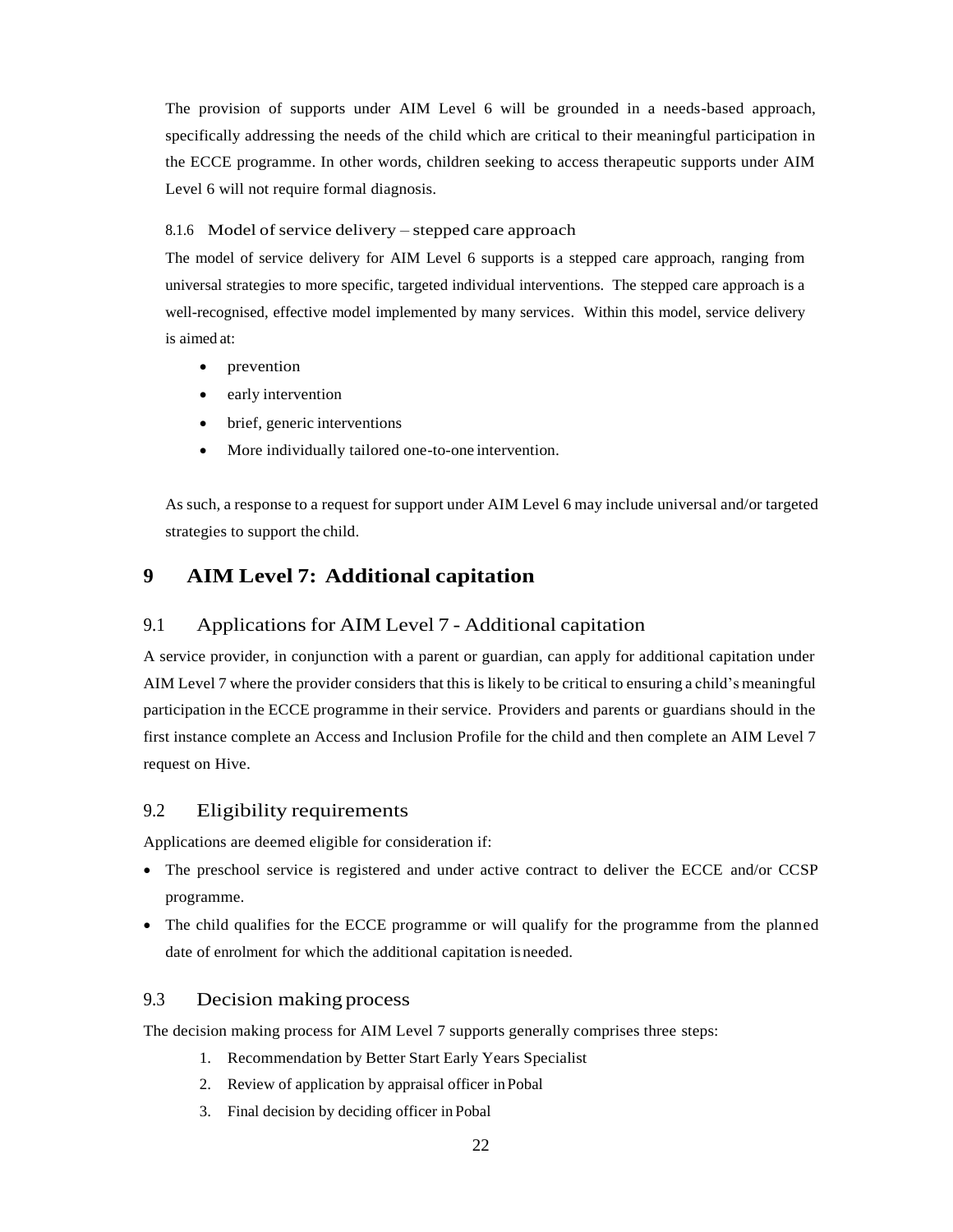#### 9.3.1 Role of Better Start Early Years Specialist Service

Where an application is complete and eligible, it will be referred to the Better Start Early Years Specialist Service who may visit the service provider and child, or conduct a Service Observation Review (SOR) with a view to identifying whether AIM Level 7 support is critical to the child's meaningful participation in the ECCE programme in that preschool service. In order to determine this, the Specialist will:

- Complete an observation or SOR based on the Access and Inclusion Profile as a means of providing a clear and objective opinion of both the child's and the service's strengths, abilities and needs,
- Will conduct a parent review with the parent or guardian of the child
- determine whether all other levels and supports have been considered and appropriately utilised,
- determine whether the provision of additional capitation would result in an undesirable balance of staff and children as indicated by the National Early Years Quality Development Service guidelines,
- Obtain other expert input from the HSE as necessary.

Having undertaken all of the above, the Better Start Early Years Specialist will make a written, evidence informed recommendation as to whether AIM Level 7 support is critical to the child's participation in the preschool service. She or he will forward this recommendation to an appraisal officer in Pobal for review.

#### 9.3.2 Basis for recommendation by Better Start Early Years Specialist

The Better Start Early Years Specialist's recommendation will be based on the completed Access and Inclusion Profile, the expert judgement of the Specialist, and any other expert advice sought by the Specialist.

#### 9.3.3 Degree of support to be granted

Where the Specialist recommends that AIM Level 7 support is critical to a child's participation in the preschool session, the Specialist will further consider the degree and type of AIM Level 7 support required, having regard for:

- The child's needs in the context of the preschool environment (Complex, additionally complex, medically complex)
- The capacity of the service including current adult to child ratios
- Externalsupports available to the child and/or the service provider
- The current level of AIM Level 7 support awarded

A Deciding Officer may grant AIM Level 7 additional capitation on a pro rata basis where there is a clear justification for doing so, for example, where a child is not able to attend the service on a fulltime basis or where other supports are available on a part-time basis.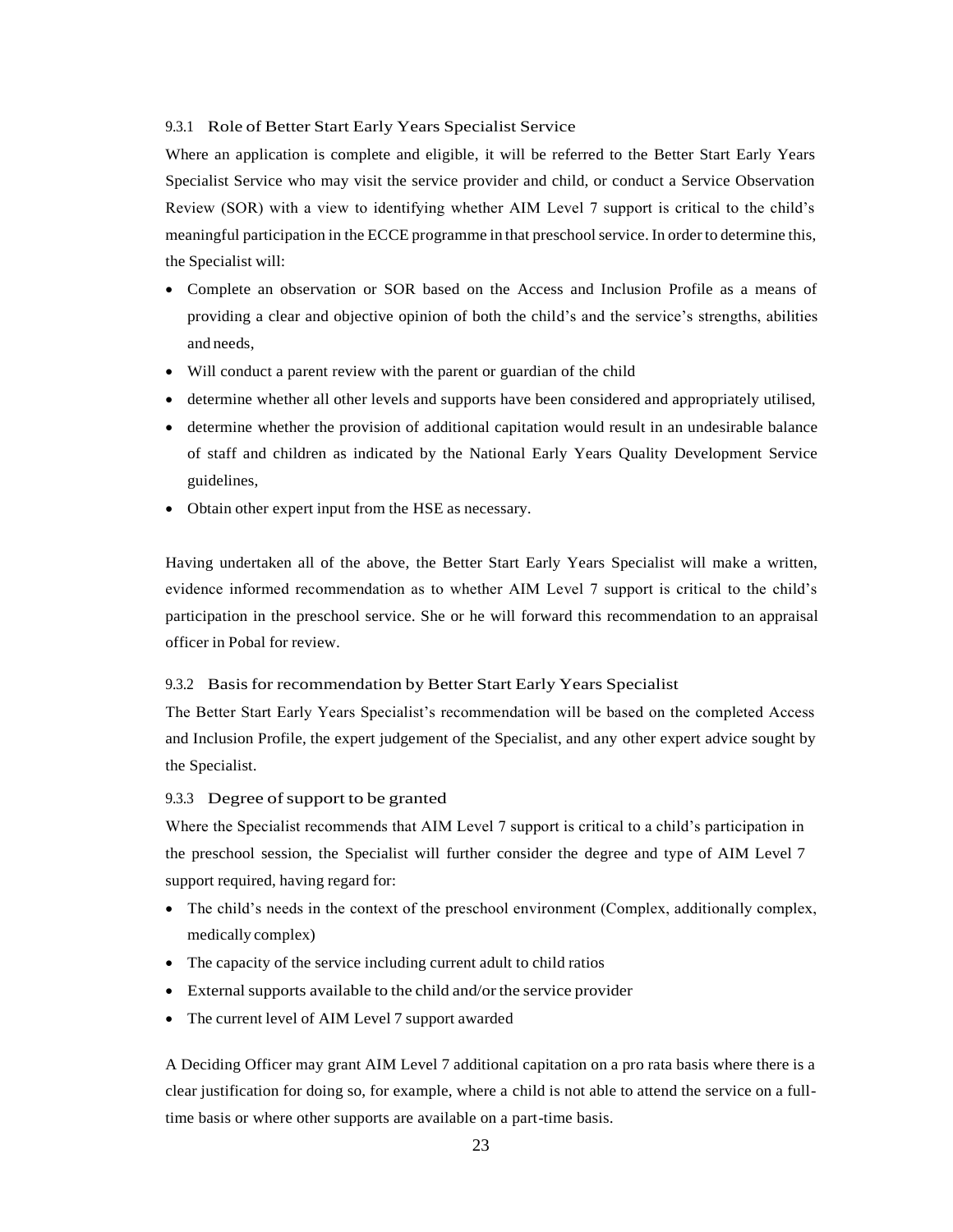#### 9.3.4 Review by Appraisal Officer

An Appraisal Officer will review the recommendation made by the Early Years Specialist to establish that it is complete and meets requirements for final decision. The appraisal officer may seek additional information from the Early Years Specialist if required. Once reviewed and completed, the appraisal officer will refer the appraisal to a deciding officer for final decision.

#### 9.3.5 Final decision by Deciding Officer

The Deciding Officer will reach a decision on the basis set out below.

- An application will be approved, subject to funding, where:
- an Appraisal Officer confirms that an application is complete and meets initial eligibility requirements, and
- a Better Start Early Years Specialist confirms that it is his or her recommendation that AIM Level 7
- support is critical to enable the child's participation in the preschool, and
- The Deciding Officer is satisfied that no further information is required in relation to the application.

An application will be rejected where:

- a Better Start Early Years Specialist confirms that it is her or her recommendation that AIM Level 7 support is not critical to enable the child's participation in the preschool and/or that other supports have not been sufficiently considered and utilised, and
- The Deciding Officer is satisfied that no further information is required in relation to the application.

Before reaching a decision, the Deciding Officer may revert to the Appraisal Officer or the Better Start Early Years Specialist seeking further information. Where that further information causes an Appraisal Officer or a Better Start Early Years Specialist to alter their conclusion, then the Deciding Officer should take this new conclusion into account and reach a decision in accordance with the criteria set out above.

#### 9.3.6 Decision on degree of AIM Level 7 support to be granted

In deciding to grant AIM Level 7 support, the Deciding Officer will also decide the rate of the AIM Level 7 capitation, having regard to the recommendation of the Better Start Early Years Specialist.

# <span id="page-27-0"></span>9.4 Communication of decision

The decision of the application will be communicated to the parent via email and the service provider via the Hive. Where support is approved the communication will also provide details of the basis on which the additional capitation is being approved, i.e. the type of support which should be provided on foot of the additional capitation (see 9.7), supervision arrangements etc., taking into account any views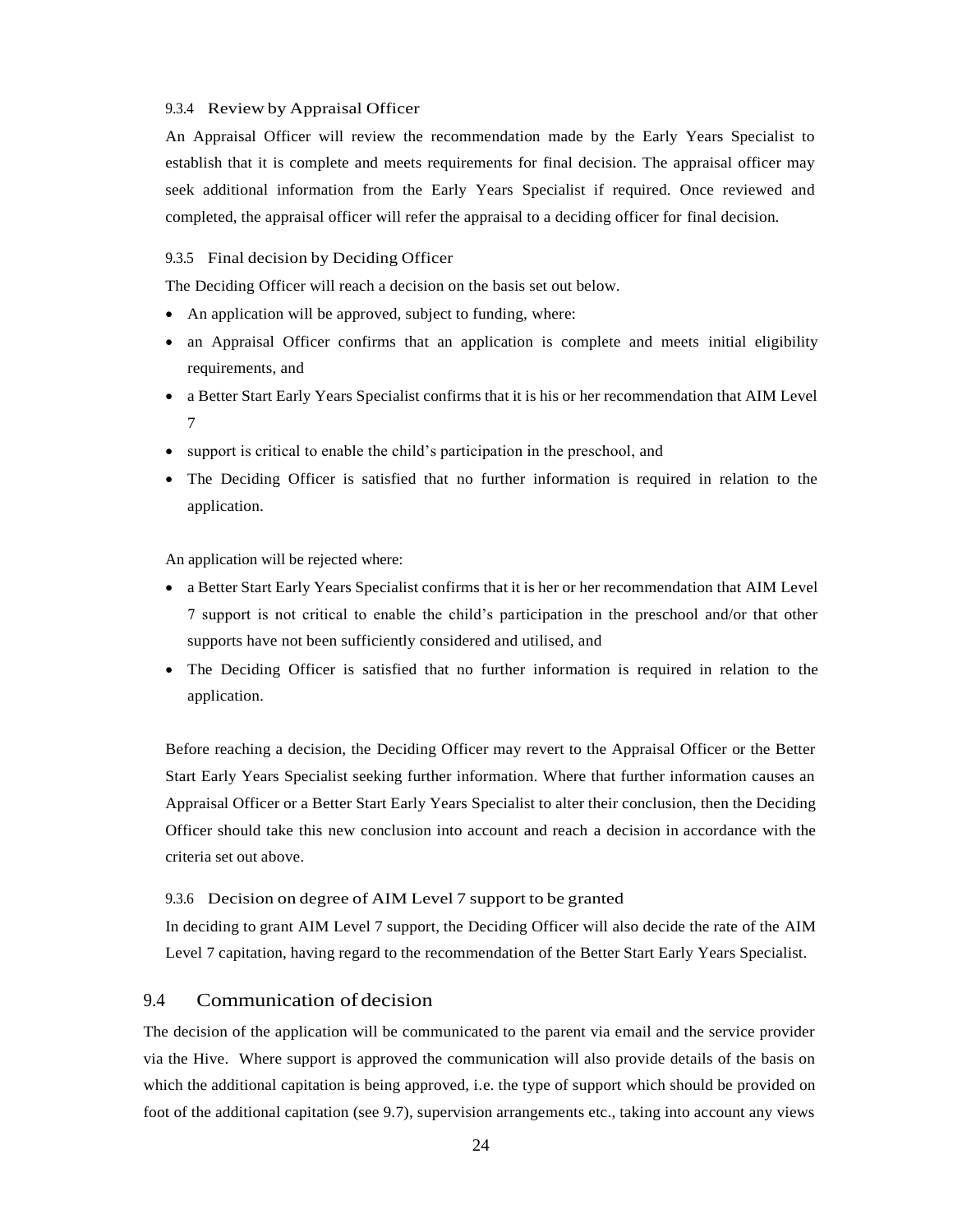expressed by the parent or service provider.

#### <span id="page-28-0"></span>9.5 Requesting a review of an AIM Level 7 application

#### 9.5.1 Review of decision where the decision is to decline application

The Service Provider, in conjunction with the parent, will have the right to request verbal feedback in the first instance. Applicants who believe that the outcome of the application was unreasonable based on the information provided to Pobal can request a review.

#### 9.5.2 Membership of review team

The membership of the Review Team will be different from those Appraisal Officers and Deciding Officers who were engaged with the initial decision making in relation to the application for supports.

#### 9.5.3 Review process

The review process will be documented in detail by Pobal. It will involve a desktop review of the application, the process followed in managing the application from receipt to final decision and the decision reached. It will not involve fresh assessments or service visits by specialists, healthcare professionals or any other official involved in the application process. However, any new information submitted by the applicant can be taken into account, if relevant. Pobal may also contact Better Start for further information or clarification.

#### 9.5.4 Decision on outcome of review

The decision of the Review Team will be relayed to the service provider and the parent or guardian. Generally, the decision of the Review Team will be final. If further, new information comes to hand following this decision, the service provider should contact their Early Years Specialist to further discuss.

### <span id="page-28-1"></span>9.6 Requesting a second stage review

Generally, the decision of the Review Team will be final. In exceptional circumstances, service providers, in conjunction with parents or guardians, who have completed the review process as outlined above may contact Pobal AIM team to request a second stage review. A second stage review can only be made when applicants can demonstrate that proper procedures were not followed in the application/appraisal or initial review process.

#### 9.6.1 Membership of second stage review team

Second stage reviews are conducted by staff who have not been involved either in processing the original application or in conducting the original review of the application.

#### 9.6.2 Second stage review process

The second stage review process will be documented in detail by Pobal. It will involve a desktop review of the application and review, the process followed in managing the application from receipt to final decision and the decision reached. It will not involve fresh assessments or service visits by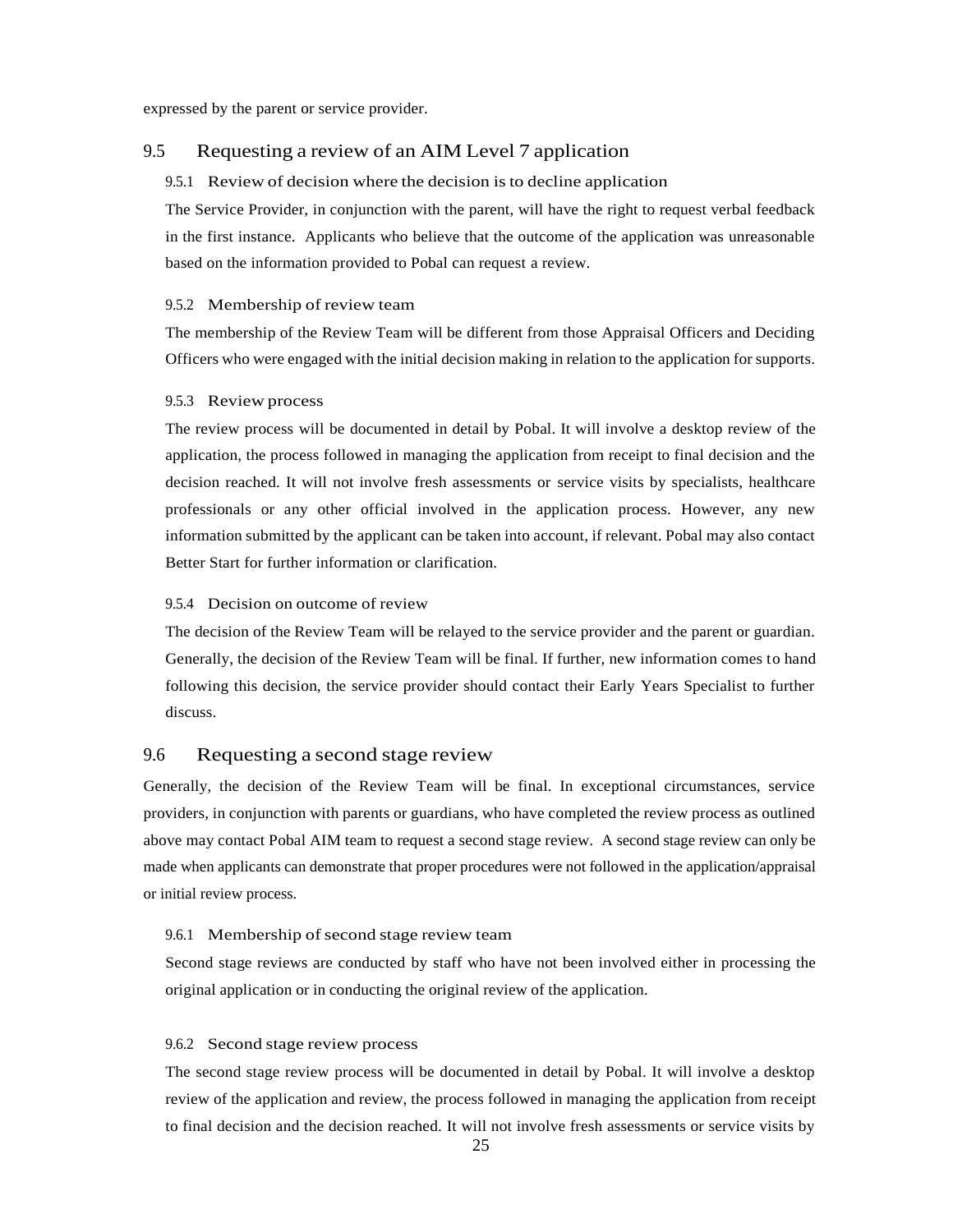specialists, healthcare professionals or any other official involved in the application process. However, any new information submitted by the applicant can be taken into account, if relevant. Pobal may also contact Better Start for further information or clarification.

#### 9.6.3 Decision on outcome of second stage review

The decision of the Review Team will be relayed to the service provider and the parent or guardian. The outcome of a second stage review is final. If further, new information comes to hand following this decision, the service provider should contact their Early Years Specialist to discuss further.

### <span id="page-29-0"></span>9.7 Uses of AIM Level 7 additional capitation

Where AIM Level 7 support is granted, additional capitation will be provided to the preschool service to either reduce the child-to-adult ratio in the preschool room or to buy in additional assistance. The approved use of the additional capitation is outlined as part of the decision notification to the service provider.

9.7.1 Use of additional capitation to reduce adult-to-child ratio in the preschool room Where it is deemed appropriate and approved by Pobal, services can use the additional capitation granted under AIM Level 7 to reduce the adult-to-child ratio in the preschool room by enrolling fewerchildren.

#### 9.7.2 AIM Level 7 additional assistance staff as a shared resource for the service

AIM does not fund Special Needs Assistants (SNAs). Accordingly, any staff member hired under AIM is a shared resource for all children in the preschool session. Furthermore, one additional staff member may be deemed to be sufficient to meet the needs of two or more children who have been granted additional capitation, where these children are attending the same preschool session.

#### 9.7.3 AIM Level 7 additional assistance staff and the child-to adultratio in the preschool room

Where AIM Level 7 additional capitation is used to bring an additional staff member into the ECCE session, this additional person does not constitute part of the child-to-adult ratio for the purposes of the Child Care Act 1991 (Early Years Services) Regulations 2016. This is to safeguard the use of this resource to meet the particular needs for which it was funded. This means that the staff member (who is providing the AIM Level 7 Additional Assistance) is not permitted to be included in the childto-adult ratio. Where a room with one adult and eleven children prior to the staff member providing the AIM Level 7 Additional Assistance commences, the room cannot add a further eleven children, as the additional assistant is not allowed to be included in the child-to-adult ratio.

# <span id="page-29-1"></span>9.8 AIMLevel7:movingtoadifferentsessionand/oradifferentpreschool room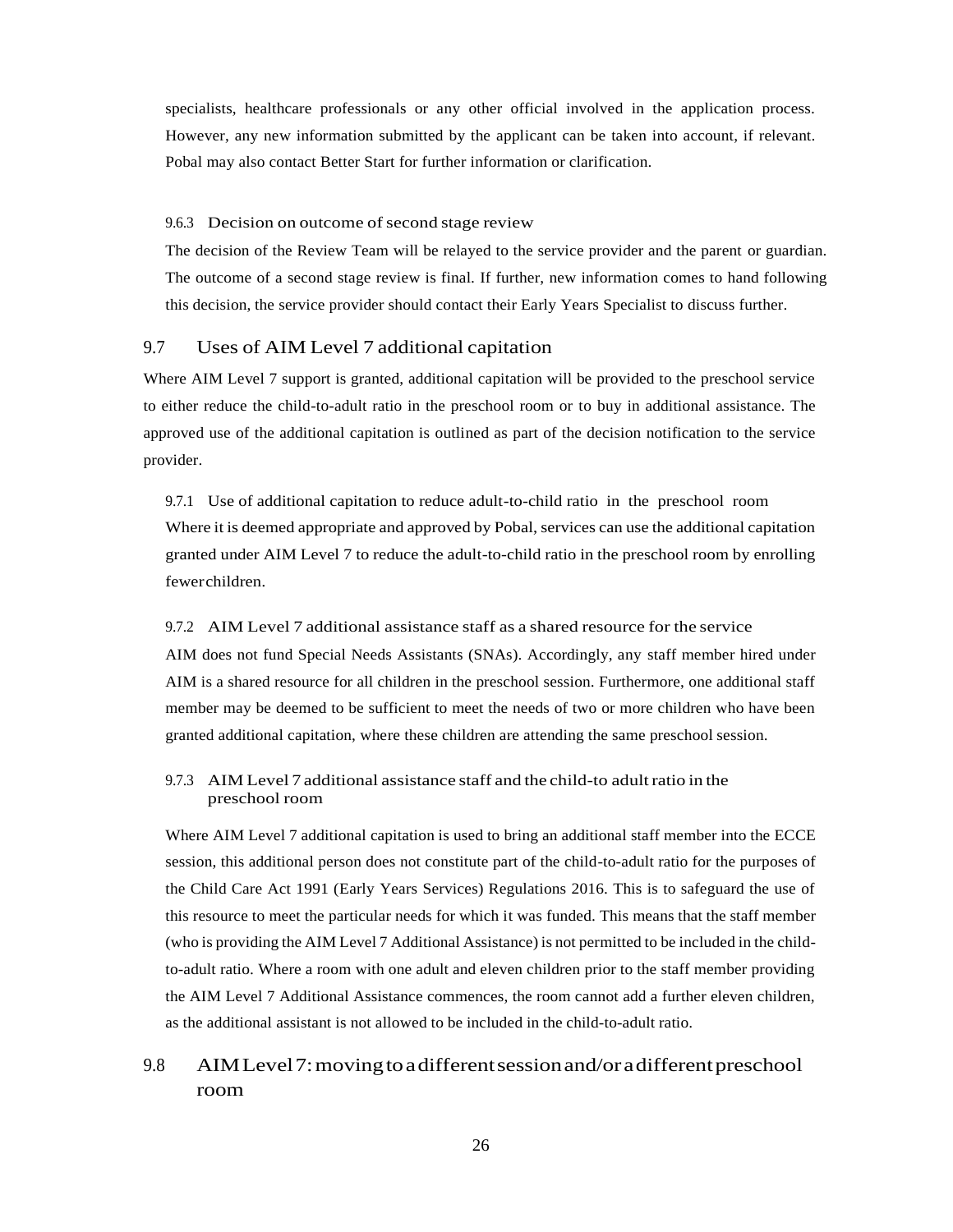Providers and parents should note that, where a child in receipt of AIM Level 7 additional capitation moves to a different preschool session, for example from the morning session to the afternoon session, or to a different room in the same preschool service, this may affect the child's entitlement to AIM Level 7 support.

For example, if a child who has been granted AIM Level 7 support, which has been used to buy in additional assistance to the preschool room, moves into a preschool room where there is an additional staff member hired under AIM Level 7 to support another child, it may be found that one additional staff member is sufficient to support both children in the preschool room. Pobal should be informed of all changes to a child's preschool environment and may change the level of support approved accordingly. Providers can advise Pobal of any such changes via Hive.

# <span id="page-30-0"></span>9.9 Rates of additional capitation

- A rate of  $E$ 140 per week to enable a service to supplement their staffing by 10 additional staff hours perweek.
- A rate of  $\epsilon$ 210 per week to enable a service to supplement their staffing by 15 hours per week.

AIM Level 7 additional capitation can also be approved on a pro rata basis where there is a clear justification for doing so (e.g. the child cannot attend the service on a full-time basis or other supports are available on a part-time basis).

### <span id="page-30-1"></span>9.10 Recruitment of staff under AIM Level 7

Where the preschool service is using the additional capitation to fund an extra staff member, this recruitment process is wholly carried out by the preschool provider. Neither the Department of Children, Equality Disability, Integration and Youth nor Pobal has any role in the recruitment of staff for preschoolservices.

### <span id="page-30-2"></span>9.11 Employer of staff under AIM Level 7

In the case of staff funded by AIM Level 7 additional capitation, the service provider is the employer, except in the case of HSE-approved nurses or healthcare assistants.

### <span id="page-30-3"></span>9.12 Qualification requirements for staff hired under AIM Level 7

Staff hired under AIM Level 7 must satisfy the qualification requirements of the Early Years Services Regulations 2016, which stipulate that all staff working in preschool services must have, at minimum, a major award in Early Childhood Care and Education at Level 5 of the National Framework for Qualifications (NFQ) or a qualification deemed by the Minister for Children, Equality, Disability, Integration and Youth to be equivalent. There are two exceptions to this rule, outlined at 9.13 and 9.14 below.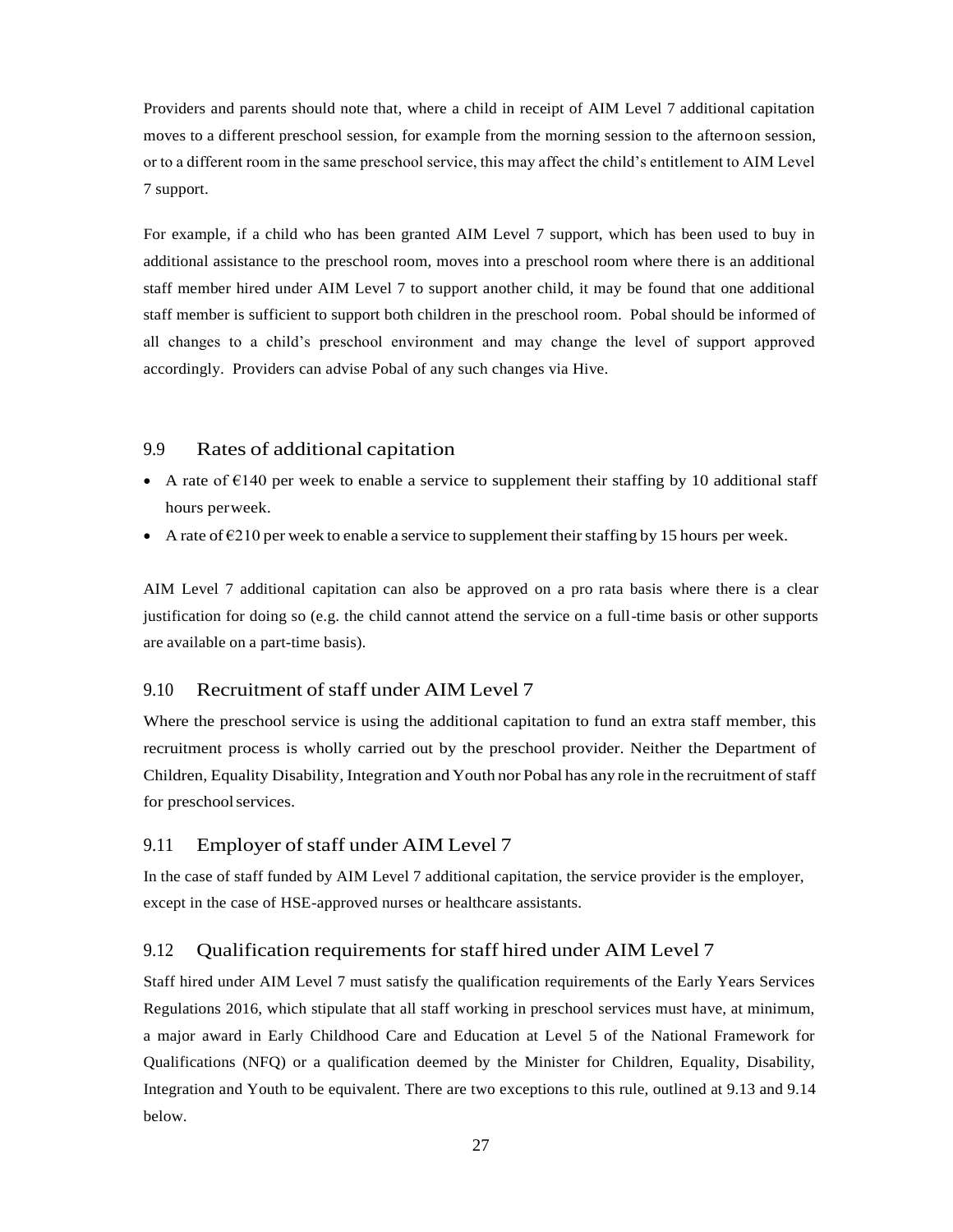# <span id="page-31-0"></span>9.13 Grandfathering

Staff who do not satisfy the minimum qualification requirements to work in ECCE services, but who have signed a Grandfathering Declaration and agreed to leave the sector by September 2021, are eligible to work in ECCE services and are therefore eligible to work as additional assistance staff under AIM Level 7 until 31 August 2021.

# <span id="page-31-1"></span>9.14 Staff to support children with medically complex needs availing of AIM

In exceptional circumstances, an exemption to the minimum qualifications requirements for staff working in ECCE services may be made where a child with medically complex needs who is availing of AIM Level 7 requires specialised health supports, for example, a healthcare assistant or nursing care, in order to participate in the ECCE programme. An exemption may be granted by Pobal where it is considered that such specialist support is required. The provider should request an exemption during the appraisal process or once AIM Level 7 capitation has been approved, prior torecruitment.

# <span id="page-31-2"></span>9.15 Payment of AIM Level 7 additional capitation

In order to receive AIM Level 7 additional capitation, the provider must:

- have an ECCE-registered child, or an ECCE-eligible child approved on CCSP or TEC, whose application for AIM Level 7 additional capitation has been approved;
- have met any pre-payment conditions; and
- be tax compliant with a valid tax clearance number.

In the case of additional assistance, in order to receive the AIM Level 7 additional capitation the provider must have appointed or recruited a staff member to provide additional assistance in the preschool room. If there is a delay in appointment or recruitment of the staff member, it is the responsibility of the provider to inform Pobal. Payments in relation to AIM Level 7 additional capitation will be made in line with the payments schedule available on the Hive. The service shall make their payroll statements available to facilitate compliance checks. This is for verification that EWSS funding is not being used to support the wages of any employee whose wages are being supported through AIM Level 7 funding. Where records of payroll documentation are required, photographic records of redacted payroll statements will be made.

#### <span id="page-31-3"></span>9.16 Backdating of AIM Level 7 payments

Backdating of AIM Level 7 payments is not permitted. Where an application for additional capitation is approved, the additional capitation will be applied from the latest of:

• the date on which the child commences on the ECCE programme;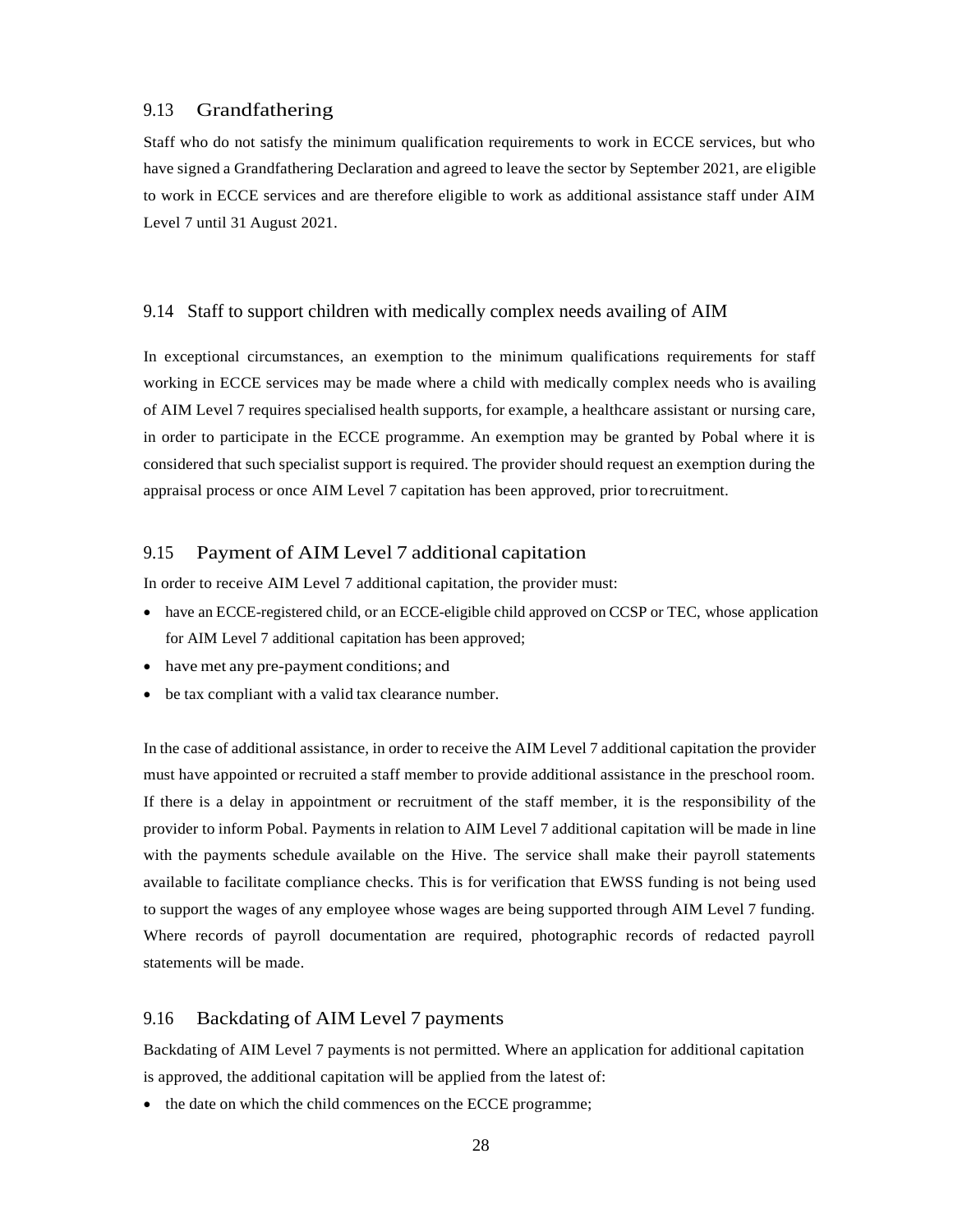- the date on which the additional assistance has been approved; and
- The date on which the additional assistance commences.

# <span id="page-32-0"></span>**10 Attendance of children in receipt of AIM supports**

### <span id="page-32-1"></span>10.1 Notification of non-attendance to Pobal

The service provider must contact the child's parent or guardian to establish the cause of the child's absence within the first week of the absence commencing. If a child leaves the service or has not attended for four consecutive weeks, the service must create a Leaver form via The Hive stating the date the child last attended the service and inform the AIM team via the Hive.

# <span id="page-32-2"></span>10.2 Non-attendance of child in receipt of AIM targeted supports

Funding will cease after the four week absence, or after six weeks if a child is sick and the service provider has applied to their local CCC to retain the registration beyond four weeks. In exceptional cases, this period may be reviewed and extended by Pobal. Where a child in receipt of targeted AIM supports seems likely to be absent for more than four weeks, or six weeks where an application has been made to the CCC, the service provider should contact Pobal AIM team via the Hive.

#### <span id="page-32-3"></span>10.3 Reduction in attendance

Where attendance differs from registration in a consistent pattern over a four week period, e.g. reduction in the number of days of attendance per week, registrations must be updated to reflect the actual pattern of attendance. An update on The Hive must occur within four weeks of the reduced attendance pattern commencing. Failure to update registrations to reflect the actual attendance pattern will result in an overclaim due to the Department. Over-claims will be recouped in accordance with the terms of the grant funding agreement.

In exceptional cases, this period may be reviewed and extended by Pobal. Where it seems likely that a child in receipt of AIM supports will need to change their attendance pattern temporarily for four weeks or more, the service provider should contact Pobal AIM team via the Hive.

# <span id="page-32-4"></span>**11 Moving services**

#### <span id="page-32-5"></span> $11.1$  Notice when moving a child to another service

If a parent or guardian wishes to move their child to another service provider, they must provide four ECCE weeks' written notice of this to the current service provider. Parents and guardians and careers should note that, where a service is closed due to holidays, this time is not counted as part of the four weeks' notice.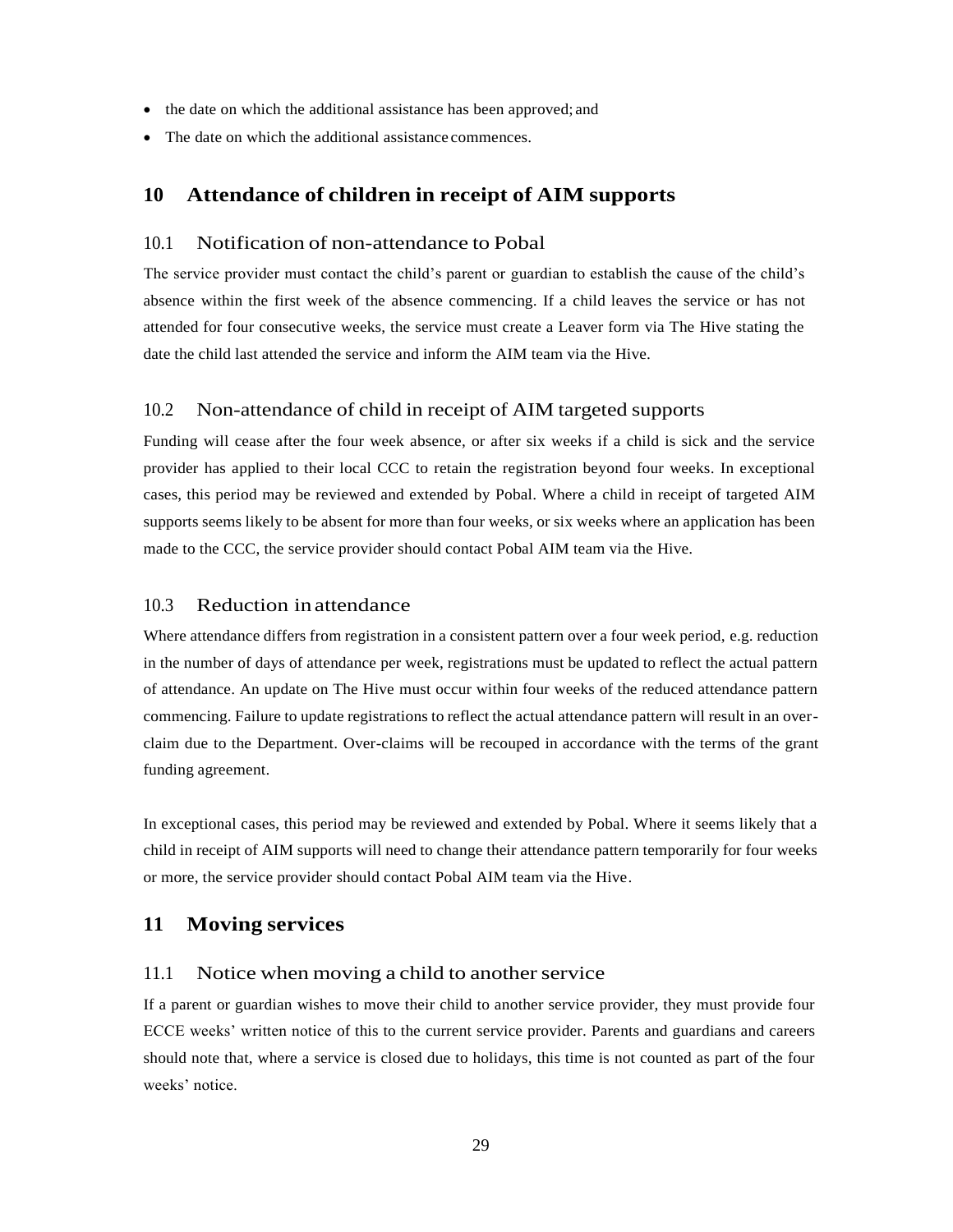### <span id="page-33-0"></span>11.2 Moving services: continuing to access AIM supports

In order to assess a child's needs for AIM supports, the child must be observed in the preschool service. When AIM supports are granted, the Department of Children, Equality, Disability, Integration and Youth (DCEDIY) enters into a contract with the preschool provider. This contract ends if the child leaves the service. Therefore, when a child moves services and wishes to avail of AIM supports in the new preschool service, a new application for AIM supports must be made on The Hive. This allows the child's needs to be assessed in the new service and a new AIM contract to be drawn up with the new service.

# <span id="page-33-1"></span>**12 Carrying AIM supportsforward into the next ECCE year**

# <span id="page-33-2"></span>12.1 Carrying AIM supports forward into the next ECCE year in the same service

Where a parent or guardian wishes to carry AIM supports forward into the next ECCE year and the child will be staying in the same preschool, a second year extension form must be completed by the preschool and submitted on The Hive. This form is reviewed by the Better Start Early Years Specialist Service and Pobal AIM team to review the level of support required for the next preschool year. Second year extension requests can be submitted prior to the new preschool year commencing. Service Providers are encouraged to submit extension requests as early as possible to ensure the required support is in place for the child. The application process opens in May each year and the preschool service will be notified of this via The Hive.

# <span id="page-33-3"></span>12.2 Carrying AIM supports forward into the next ECCE year (moving services)

Where a parent or guardian wishes to carry AIM supports forward into the next ECCE year, but the child will be moving services, the rules under 'Moving Services' (rule 11.2) apply.

# <span id="page-33-4"></span>**13 Complaints procedures**

# <span id="page-33-5"></span>13.1 Complaints about an application for AIM targeted supports

Where a provider or parent or guardian wishes to make a complaint about an application for AIM targeted supports, they should follow the process under 'requesting a review of an application' at the relevant AIM Level above.

# <span id="page-33-6"></span>13.2 Complaints about the running of a preschool service

Providers are required by the Child Care Act 1991 (Early Years Services) Regulations, 2016, to have a complaints policy. This policy should outline how a concern will be managed. Firstly, parents are advised to put their concern in writing to the ECCE service and request a copy of their complaints policy.